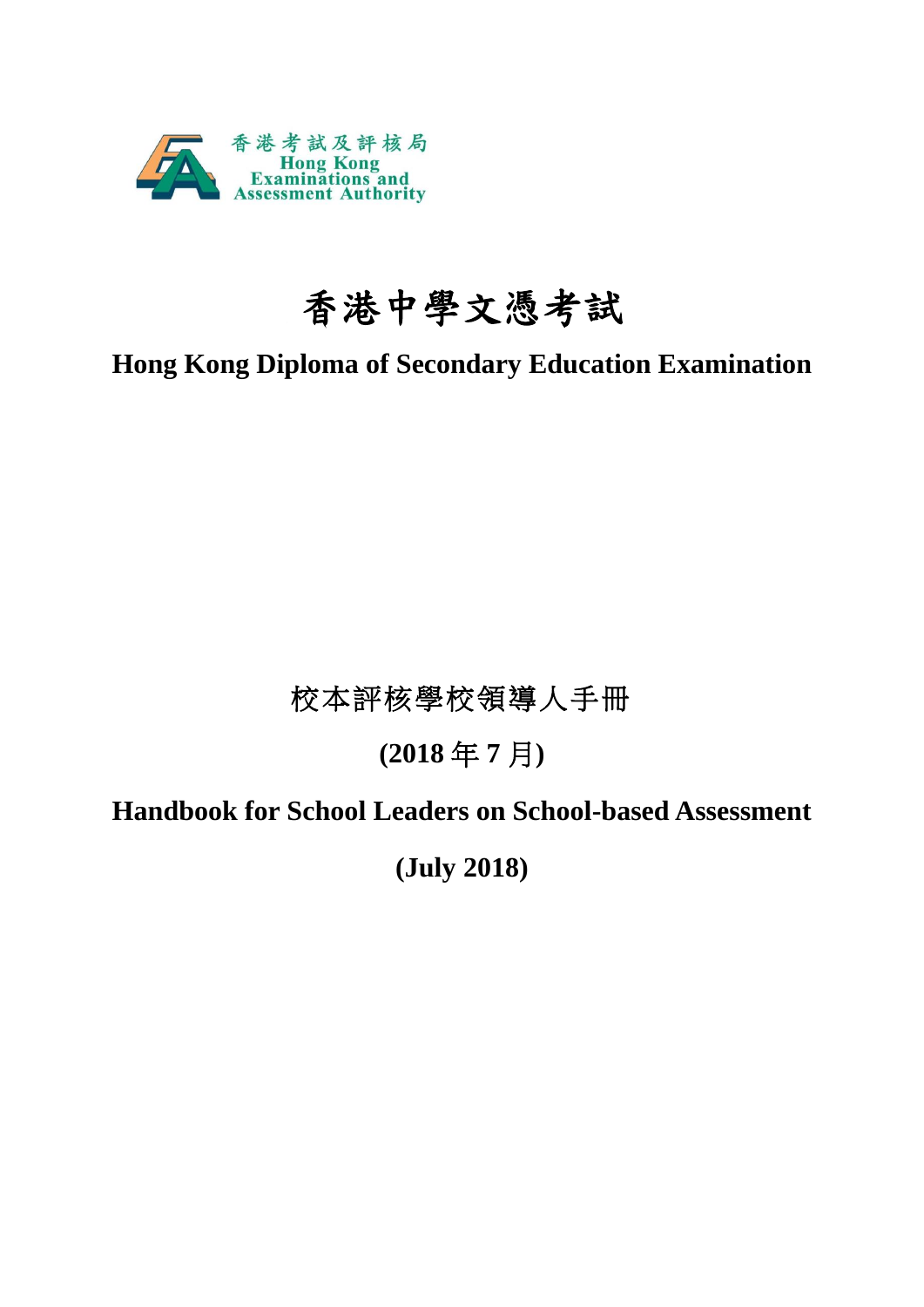# **TABLE OF CONTENTS** Page

| <b>Preface</b>   |                                                                       | $\mathbf{1}$ |
|------------------|-----------------------------------------------------------------------|--------------|
|                  | Notes on Changes to the Handbook                                      | 1            |
| <b>Chapter 1</b> | <b>SBA</b> in the HKDSE                                               | 2            |
|                  | 1.1<br>Aims and Rationale                                             |              |
|                  | 1.2<br>Integrating SBA with Internal Assessment                       |              |
|                  | Implementation of SBA in the HKDSE<br>1.3                             |              |
|                  | <b>Assessment Requirements</b><br>1.4                                 |              |
| <b>Chapter 2</b> | <b>Roles and Responsibilities of Different Parties</b>                | 6            |
|                  | HKEAA, EDB, Schools and Students<br>2.1                               |              |
|                  | SBA Supervisors, District Coordinators and School Coordinators<br>2.2 |              |
| <b>Chapter 3</b> | <b>Administrative Guidelines and Procedures</b>                       | 10           |
|                  | Participating in SBA<br>3.1                                           |              |
|                  | Arrangements for Repeaters, Transfer Students and Private<br>3.2      |              |
|                  | Candidates                                                            |              |
|                  | Provision of Information to Students<br>$3.3^{\circ}$                 |              |
|                  | 3.4 Late Submission and Absence from Assessment                       |              |
|                  | <b>Students with Special Educational Needs</b><br>3.5                 |              |
|                  | Handling Queries against Assessment Decisions<br>3.6                  |              |
|                  | Record Keeping<br>3.7                                                 |              |
|                  | <b>Submission of SBA Marks</b><br>3.8                                 |              |
|                  | 3.9 Declaration Requirements                                          |              |
|                  | 3.10 Security Requirements                                            |              |
| <b>Chapter 4</b> | <b>Authentication and Malpractice</b>                                 | 16           |
|                  | Authentication of Students' Work<br>4.1                               |              |
|                  | 4.2<br>Malpractice                                                    |              |
|                  | How to Handle Malpractice<br>4.3                                      |              |
|                  | Prevention of Malpractice<br>4.4                                      |              |
| <b>Chapter 5</b> | <b>Quality Assurance</b>                                              | 20           |
|                  | Development Stage<br>5.1                                              |              |
|                  | <b>Assessment Stage</b><br>5.2                                        |              |
|                  | <b>Moderation of SBA Marks</b><br>5.3                                 |              |
|                  | Within-school Standardisation<br>5.4                                  |              |
|                  | 5.5<br>Good Practices for Implementation of SBA                       |              |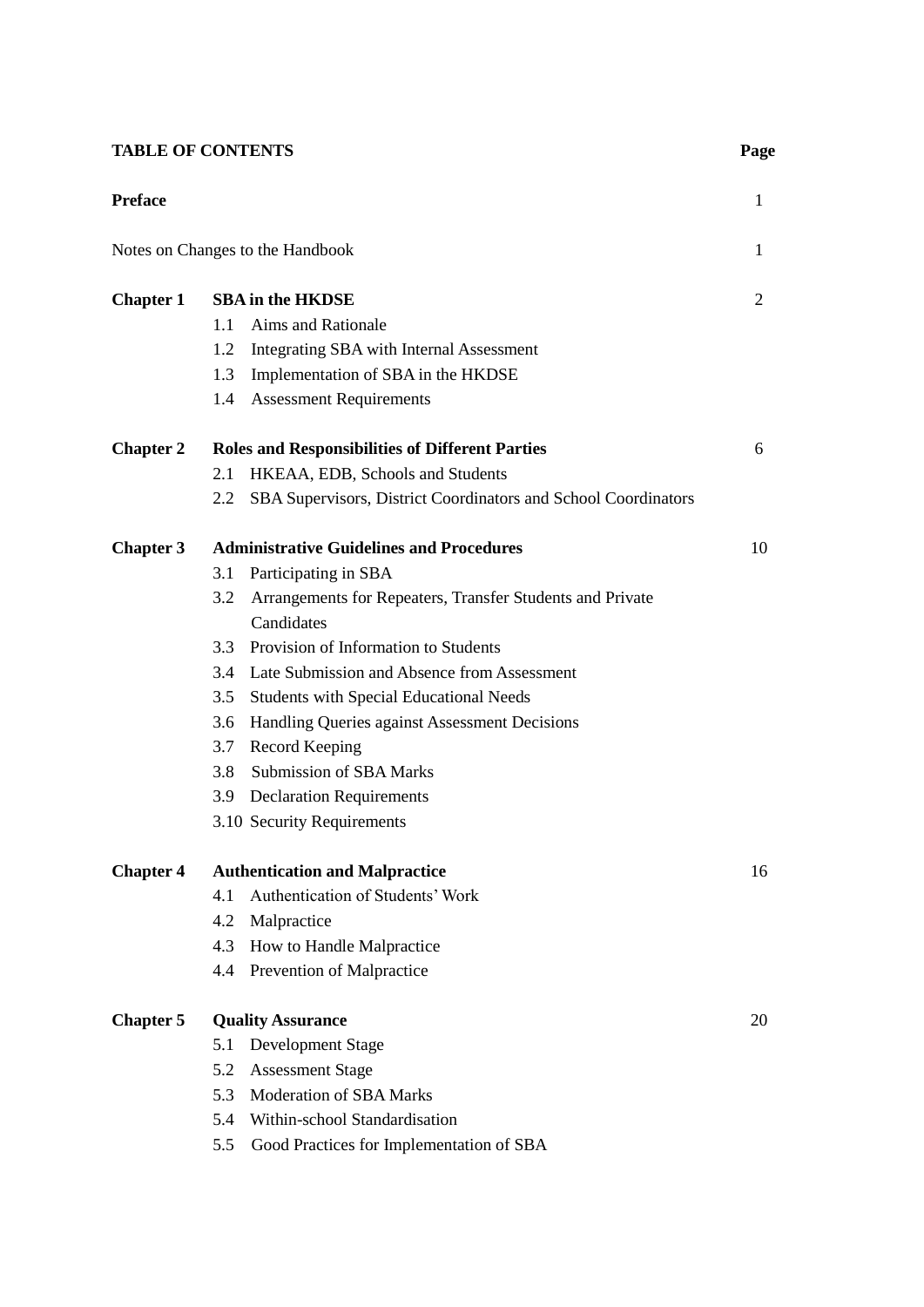|  | <b>Appendices</b> A. Student Declaration Form   |    |
|--|-------------------------------------------------|----|
|  | B. Plagiarism Report in School-based Assessment | 25 |
|  | C. Channels of Communication                    |    |
|  | D. Frequently Asked Questions                   |    |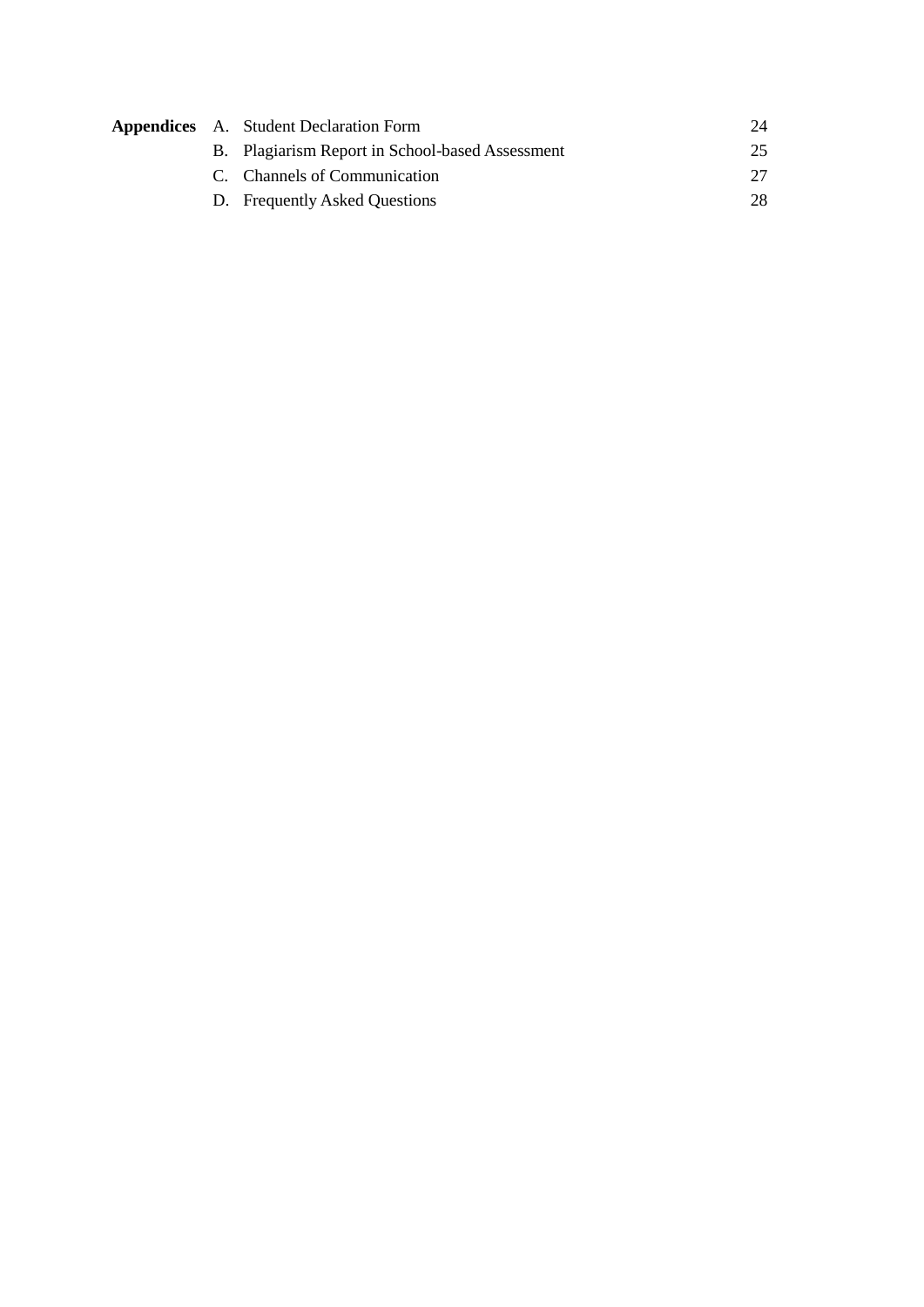# **Preface**

This Handbook gives a general overview of the administration of school-based assessment (SBA) in the Hong Kong Diploma of Secondary Education (HKDSE) Examination. It aims to assist school leaders to acquire a good understanding of the SBA initiative and to carry out proper planning for the conduct of the SBA. Further information regarding the conduct of SBA at subject level can be found in the SBA Teachers' Handbooks for individual subjects.

While individual subjects may have special features due to the nature of the subject and previous experience in assessing students that need to be taken into account, it is important to have coherence and consistency across subjects in administering SBA. The SBA guidelines in this Handbook are to be adopted for all subjects and will lay a good foundation for ensuring the quality, fairness and consistency of SBA in the HKDSE. Many of the procedures suggested in this Handbook are in fact practices currently adopted in schools. Schools can exercise their professional autonomy to continue with their existing practices or make reference to suggested practices provided in this Handbook.

# **Notes on Changes to the Handbook**

Compared with the Handbook for School Leaders on School-based Assessment (October 2013), the following sections have been updated for implementation in the 2019 Examination. The changes are highlighted for school leaders' easy reference:

| Paragraph 1.3 | Implementation of SBA in the HKDSE |
|---------------|------------------------------------|
| Appendix D    | <b>Frequently Asked Questions</b>  |

The SBA requirements and procedures in the HKDSE will be subject to regular review in light of experience from live examinations. Schools will be informed of any changes with an adequate period of notice.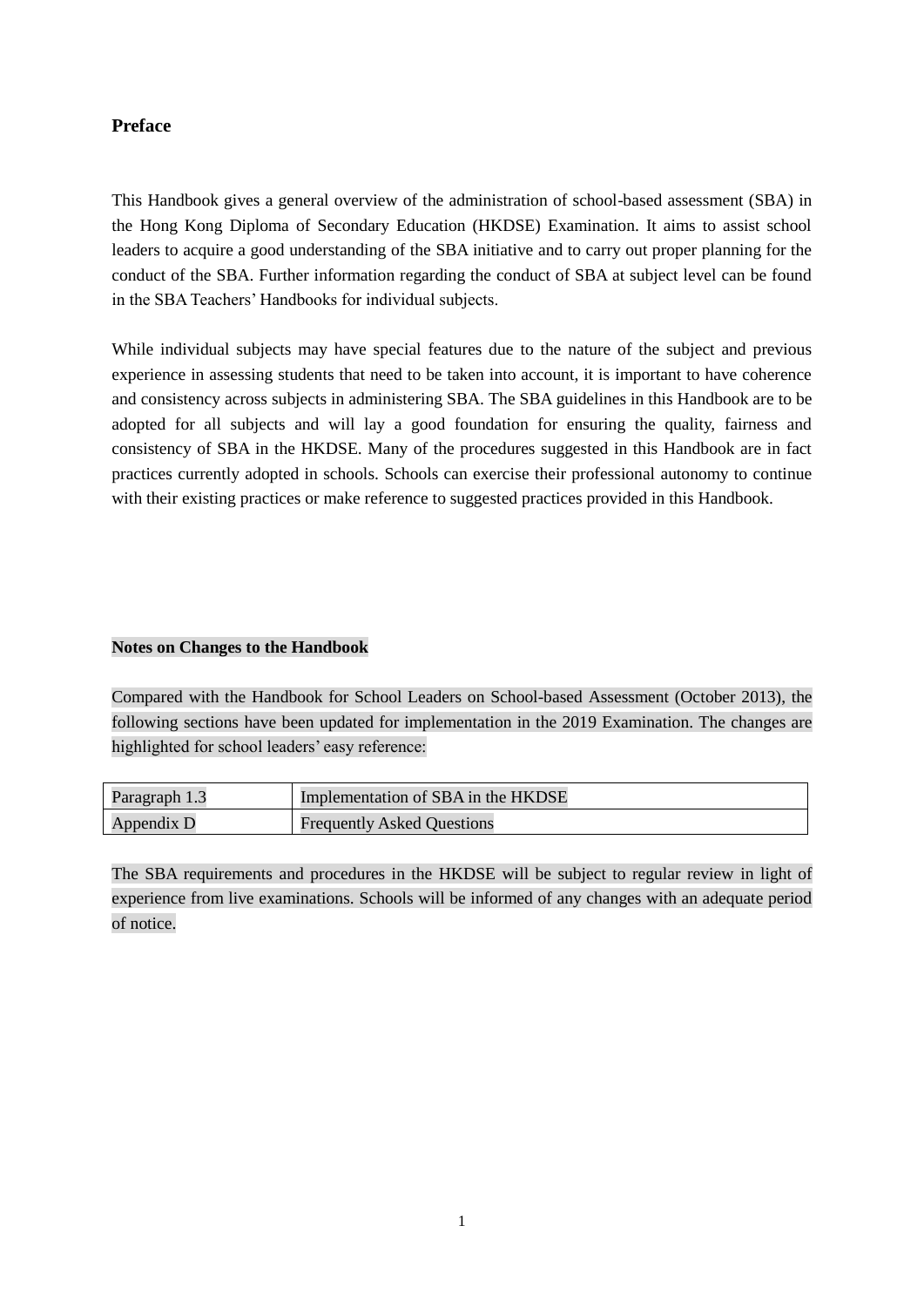### **Chapter 1 SBA in the HKDSE**

#### **1.1 Aims and Rationale**

In the context of public assessment, SBA refers to assessments administered in schools and marked by students' own teachers. The primary rationale for SBA is to enhance the validity of the overall assessment and extend it to include a variety of learning outcomes that cannot be assessed easily through public examinations. SBA typically involves students in activities such as making oral presentations, developing a portfolio of work, undertaking fieldwork, carrying out an investigation, doing practical laboratory work or completing a design project etc. These learning activities help students to acquire important skills, knowledge or work habits that cannot readily be assessed or promoted through paper and pencil test.

There are, however, some additional reasons for SBA. It reduces dependence on the results of public examinations, which may not always provide the most reliable indication of the actual abilities of candidates. Obtaining assessments based on student performance over an extended period of time and developed by those who know the students best – their subject teachers – provides a more reliable assessment of each student.

Another reason for SBA is to promote a positive "backwash effect" on students and teachers. SBA can serve to motivate students by requiring them to engage in meaningful activities that lead to useful feedback on their strengths and weaknesses. For example, in the SBA for science subjects, students are required to carry out a number of practical and investigative activities throughout the course. Since science teachers make formative assessment of students' achievements, they are able to identify the strengths and weaknesses of their students and thus able to provide diagnostic feedback to them during their course of study. In Liberal Studies, students have to complete individually an enquiry study, formulate project titles, collect the relevant data and prepare a project report after analysing the data collected. These examples illustrate the formative role of SBA in learning and teaching and the fact that it helps students to master valuable processing and other higher-order skills, through incorporating new understanding with the help of constructive feedback. For teachers, it can reinforce curriculum aims and good teaching practice, and provide structure and significance to an activity they are in any case involved in on a daily basis, namely assessing their own students.

## **1.2 Integrating SBA with Internal Assessment**

Assessment is an integral part of the curriculum, pedagogy and assessment cycle. It involves collecting evidence about student learning, interpreting information and making judgments about students' performances with a view to providing feedback to students, teachers, schools, parents and other stakeholders.

It is useful to distinguish between the two main purposes of assessment, namely "assessment for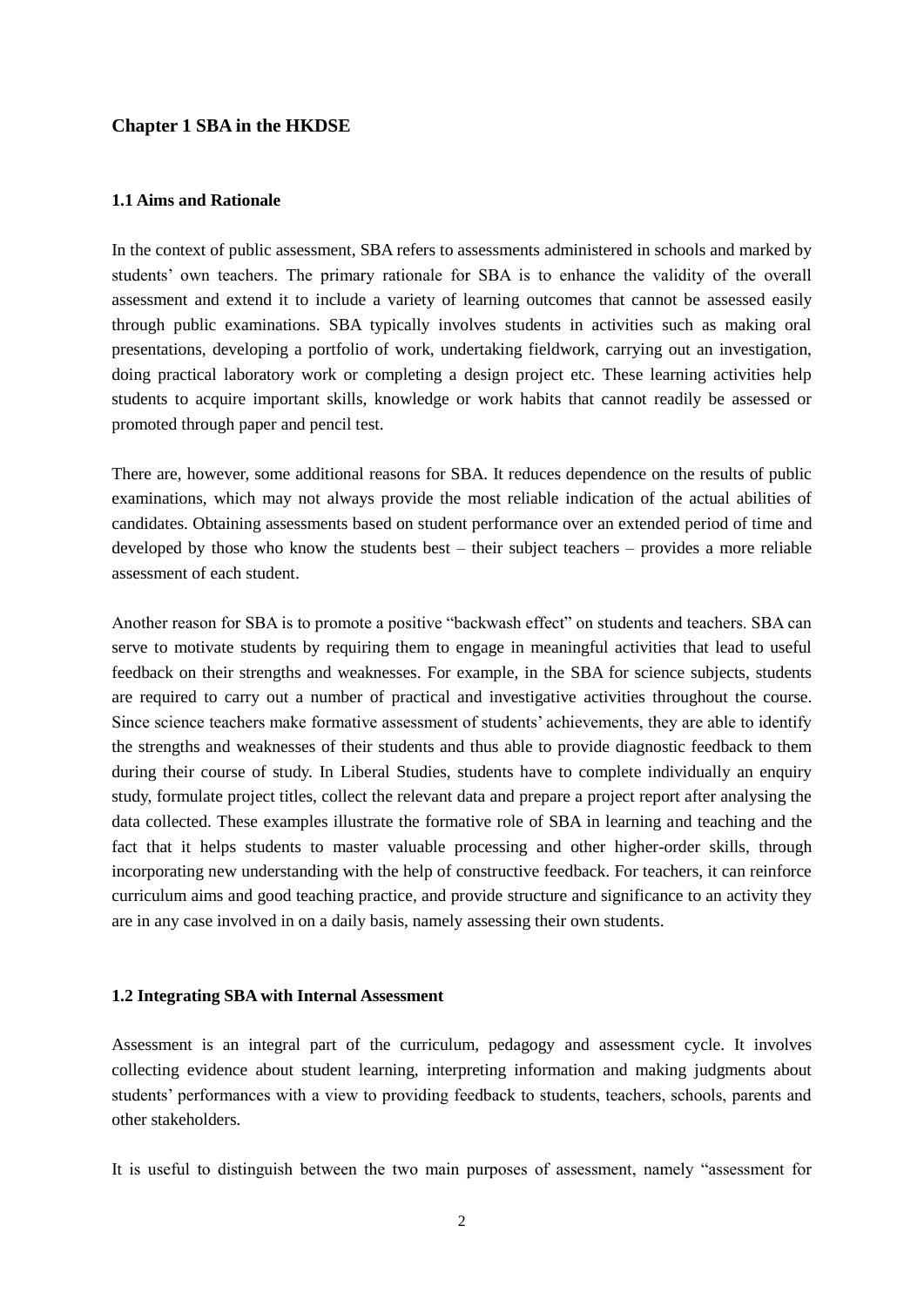learning" and "assessment of learning". Assessment for learning is concerned with obtaining feedback on learning and teaching, and utilising this to make learning more effective and to indicate which changes are necessary with regard to teaching strategies. This kind of assessment is referred to as formative assessment because it is all about forming or shaping learning and teaching. Formative assessment often takes place in the daily process of learning and teaching. Assessment of learning is concerned with determining progress in learning, and is referred to as summative assessment, because it is all about summarising how much learning has taken place. Summative assessment is normally undertaken at the conclusion of a significant period of instruction. In practice, a sharp distinction cannot always be made between formative and summative assessments, because the same assessment can in some circumstances serve both formative and summative purposes.

Another distinction to be made is between internal assessment and public assessment. Internal assessment refers to the assessment practices that teachers and schools employ as part of the ongoing learning and teaching process. Assessments should be aligned with student learning and make reference to the curriculum aims, objectives and the intended learning outcomes. Schools may refer to the curriculum and assessment guides of individual subjects for guidance on good internal assessment practices. In contrast, public assessment in the HKDSE refers to the public examinations and the SBA conducted by the Hong Kong Examinations and Assessment Authority (HKEAA). On balance, internal assessment should be more formative, whereas public assessment is more summative. Nevertheless, this need not be seen as a simple dichotomy. The inclusion of SBA in public assessment enhances formative assessment or assessment for learning within the context of the HKDSE.

SBA is designed as an integral part of the learning and teaching process, with curriculum time allocated for key activities to be done within the regular school day. Schools are encouraged to integrate SBA with their internal assessment practices so that SBA forms a natural part of their daily work and replaces some of their existing assessment practices. Effective use of assessment for learning, including SBA, can improve students' learning and eventually help them to perform better in public examinations.

School leaders may refer to the *Secondary Education Curriculum Guide (Draft - May 2017) Booklet 4 Assessment Literacy and School Assessment Policy* (http://www.edb.gov.hk/en/curriculum-development/renewal/guides\_SECG.html) prepared by the Curriculum Development Council for further guidance in conducting assessments, providing quality feedback, and developing a school assessment policy and assessment plan.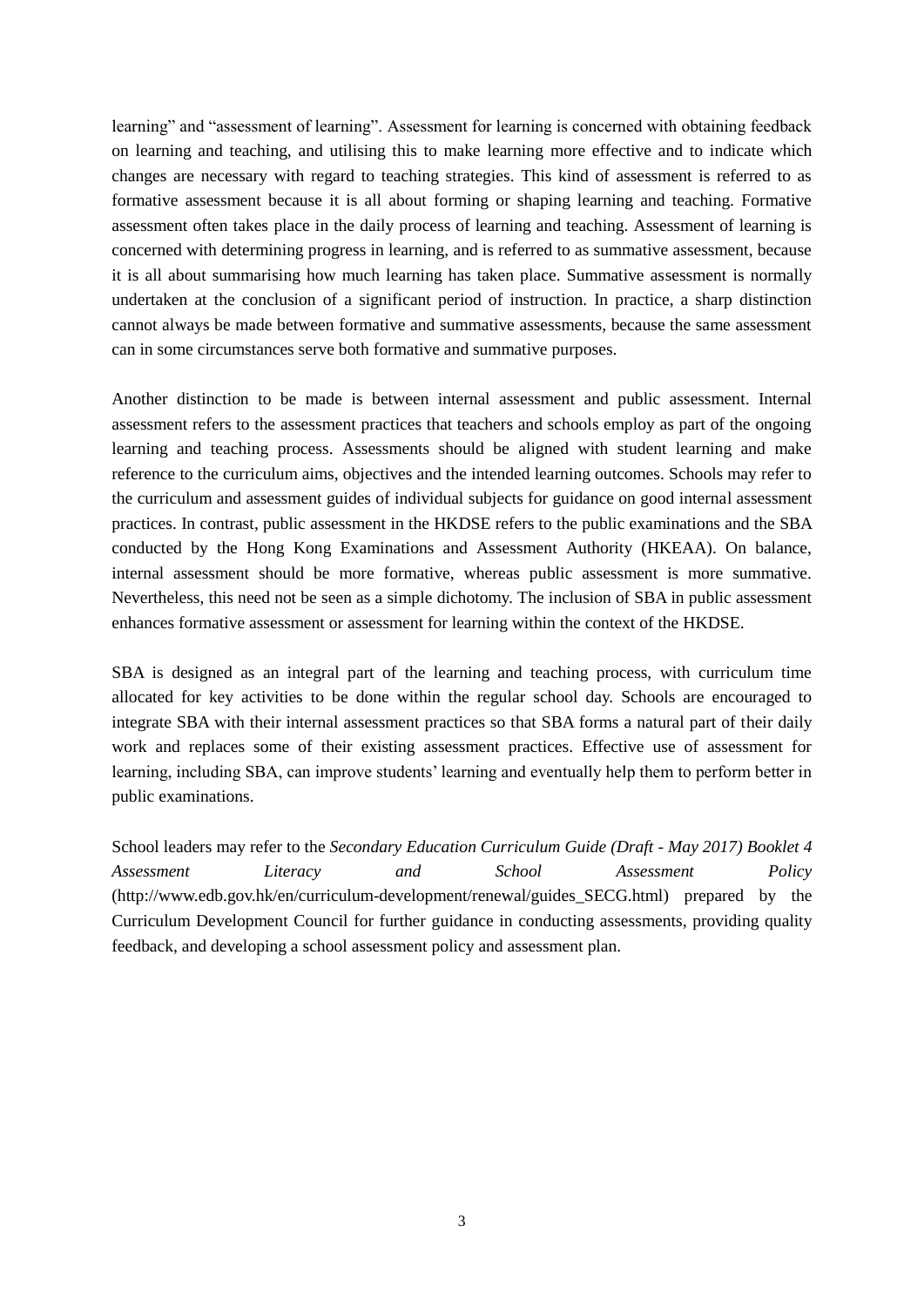# **1.3 Implementation of SBA in the HKDSE**

With effect from the 2019 HKDSE, there will be 14 Category A subjects with an SBA component. *Table 1* shows the list of subjects. For the latest SBA requirements, school leaders may refer to the HKDSE Assessment Frameworks and SBA Teachers' Handbooks of individual subjects. The implementation of SBA will be subject to regular review and continuous improvement in light of the feedback from schools and the experience gained from the live examinations.

| Core subjects     | Chinese Language                       |  |
|-------------------|----------------------------------------|--|
|                   | <b>English Language</b>                |  |
|                   | Liberal Studies                        |  |
| Elective subjects | <b>Biology</b>                         |  |
|                   | Chemistry                              |  |
|                   | <b>Chinese Literature</b>              |  |
|                   | Design & Applied Technology            |  |
|                   | Health Management and Social Care      |  |
|                   | Information & Communication Technology |  |
|                   | Literature in English                  |  |
|                   | Physics                                |  |
|                   | Integrated Science / Combined Science  |  |
|                   | Technology and Living                  |  |
|                   | <b>Visual Arts</b>                     |  |

**Table 1 Subjects with an SBA component in the HKDSE**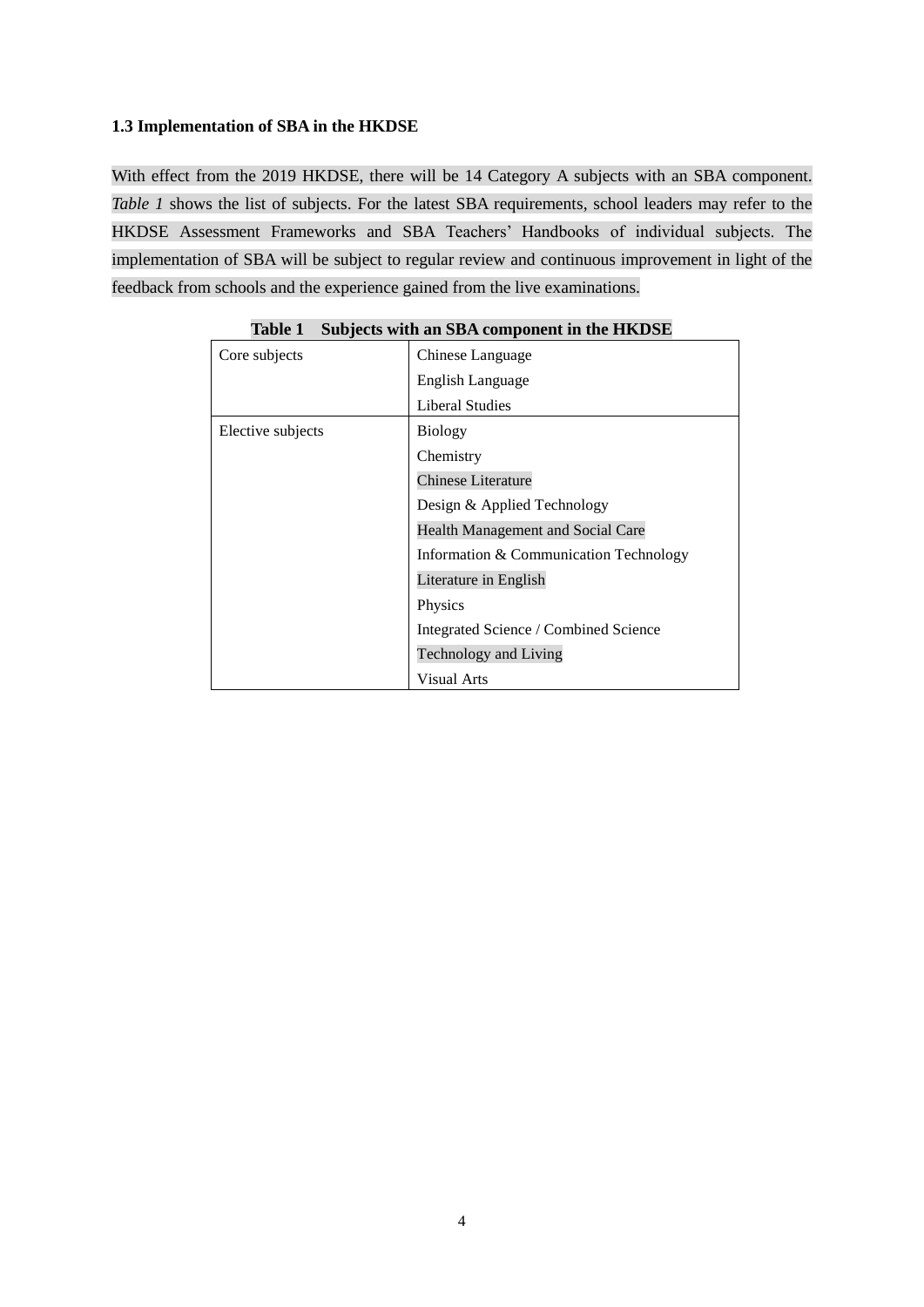# **1.4 Assessment Requirements**

School leaders may refer to the documents shown in *Table 2* for detailed information related to the conduct of SBA for individual subjects:

| <b>Document</b>                                                                                                             | <b>Information</b>                                                                                                                                                                                                                                                                     |
|-----------------------------------------------------------------------------------------------------------------------------|----------------------------------------------------------------------------------------------------------------------------------------------------------------------------------------------------------------------------------------------------------------------------------------|
| <b>Curriculum and Assessment Guide</b><br>http://334.edb.hkedcity.net/new/en/index.php<br>http://www.hkeaa.edu.hk/en/hkdse/ | Public assessment design;<br>1.<br>Curriculum time allocation;<br>2.<br>Roles of assessment in learning and<br>3.<br>teaching; and<br>Guidance on internal assessment and<br>$\mathbf{4}$ .<br>public assessment.                                                                      |
| <b>Assessment Framework</b><br>http://www.hkeaa.edu.hk/en/hkdse/                                                            | Public assessment design and requirements                                                                                                                                                                                                                                              |
| <b>SBA Teachers' Handbook</b><br>http://www.hkeaa.edu.hk/en/sba/                                                            | Schedule of work;<br>1.<br>Administrative procedures;<br>2.<br>3.<br>Guidance in assessment process;<br>Guidance<br>4.<br>in<br>setting/preparing<br>assessment tasks/activities;<br>5. Assessment criteria, sample<br>tasks,<br>exemplars; and<br>Mark submission requirements.<br>6. |
| <b>SBA</b> Information Leaflet<br>http://www.hkeaa.edu.hk/en/sba/                                                           | General information about SBA for<br>$\mathbf{1}$ .<br>reference of parents and students;<br>Examples on how to quote<br>2.<br>and<br>acknowledge sources in students' work.                                                                                                           |

# **Table 2 Documents Related to SBA for HKDSE Subjects**

# **Language Requirements**

Students are expected to complete their assessment tasks/activities for bilingual subjects in the same language as the medium of instruction according to schools' medium of instruction policy.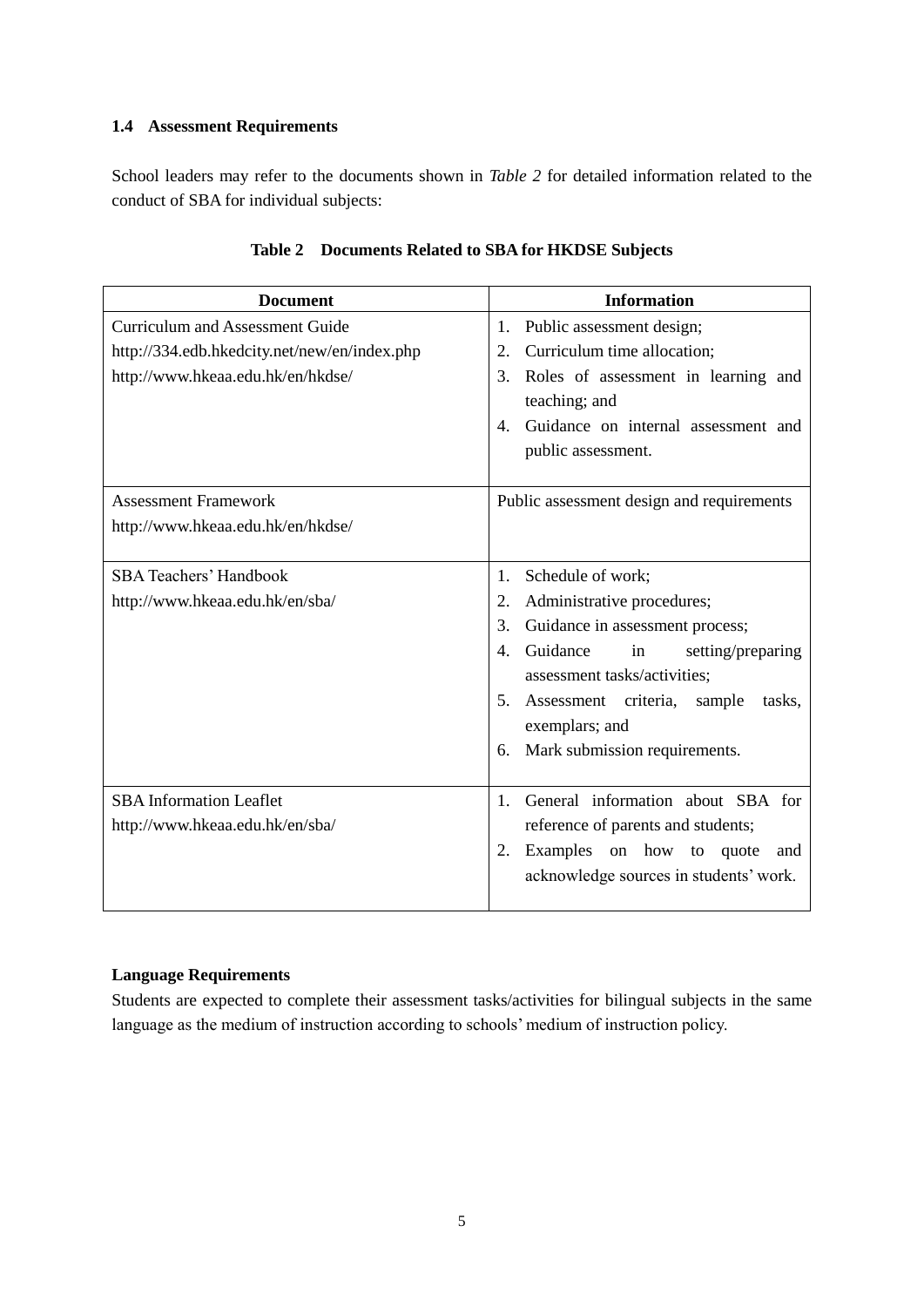# **Chapter 2 Roles and Responsibilities of Different Parties**

The following summarises the roles and responsibilities of different parties involved in the administration of the SBA, including the HKEAA, the EDB, schools, students, SBA Supervisors, District Coordinators and School Coordinators.

# **2.1 HKEAA, EDB, Schools and Students**

# **(a) HKEAA**

# **HKEAA will:**

- 1. develop the assessment framework, assessment/administrative guidelines and marking criteria for SBA;
- 2. conduct research in SBA (e.g. with regard to international policies and practices, moderation methods, psychometric issues involved and implementation issues);
- 3. lead and organise teacher professional development courses on assessment in collaboration with the EDB;
- 4. monitor the conduct of SBA in schools to ensure compliance with SBA requirements;
- 5. appoint SBA Supervisors and District Coordinators to oversee and support the implementation of SBA in individual subjects;
- 6. process assessment records submitted by schools;
- 7. moderate SBA marks submitted by schools; and
- 8. provide feedback to schools.

# **(b) EDB**

# **EDB will:**

- 1. develop the curriculum framework;
- 2. sponsor and organise teacher professional development courses on assessment in collaboration with the HKEAA;
- 3. provide learning and teaching resources to facilitate the implementation of SBA in schools;
- 4. support the WebSAMS system to facilitate retention of SBA teacher/class data and assessment records; and
- 5. evaluate quality assurance processes of school assessments including SBA (e.g. through inspection of teaching facilities, observation of lessons and the external school review process).

## **(c) Schools**

# **Principals (or their designates) will:**

- 1. establish appropriate regulations and procedures for the proper administration of SBA within the school;
- 2. send representatives to attend SBA conferences and coordinator-teacher meetings;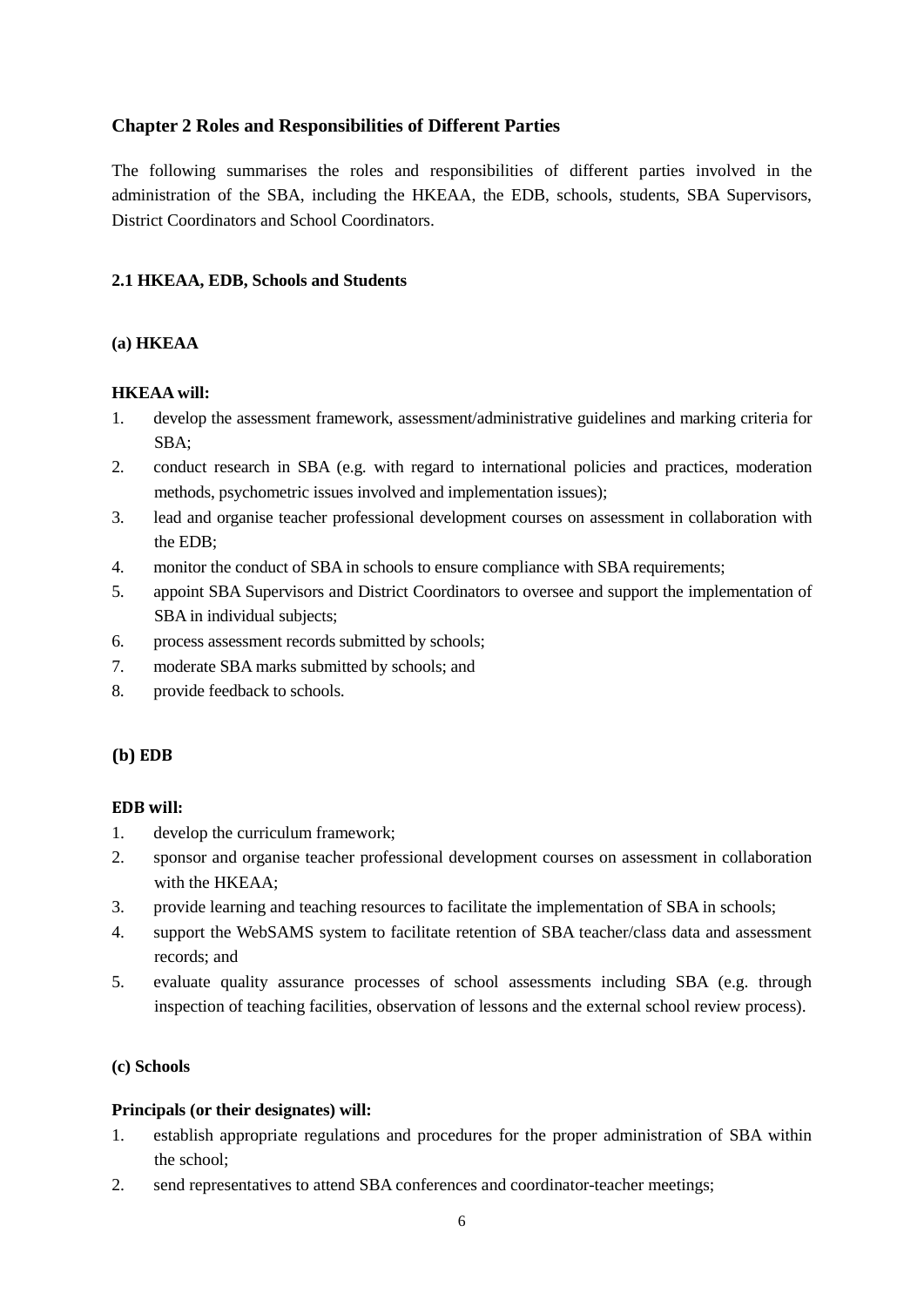- 3. nominate a School Coordinator for each subject to oversee the conduct of the SBA in that subject;
- 4. provide information on the administration of SBA as required by the HKEAA;
- 5. endorse the SBA marks for submission to the HKEAA;
- 6. facilitate visits by HKEAA subject managers and examination personnel (e.g. supervisors, district coordinators and moderators) who may need to review students' work and assessment records;
- 7. maintain a quality assurance system for SBA; and
- 8. provide feedback to the HKEAA.

# **Teachers will:**

- 1. explain to students the aims, requirements and assessment criteria of SBA as well as the relevant school regulations and procedures;
- 2. administer SBA as an integral part of learning and teaching;
- 3. administer SBA according to the regulations and procedures set by the HKEAA and the school;
- 4. provide information on the administration of SBA as required by the HKEAA;
- 5. assess students' work/performance using the assessment criteria set by the HKEAA;
- 6. authenticate students' SBA work and performance records;
- 7. submit SBA marks, assessment records and samples of students' work to the HKEAA on schedule;
- 8. retain students' assessment records and make them available for inspection if required; and
- 9. provide feedback to the HKEAA.

## **(d) Students**

## **Students should:**

- 1. understand that:
	- SBA tasks are part of learning and teaching of the respective subject;
	- the process of SBA, including feedback from teachers, helps them develop skills and knowledge that may not be reflected in public examinations;
	- learning through SBA complements learning in other parts of the curriculum;
- 2. become familiar with the task requirements, the assessment criteria, critical dates, school regulations and procedures for SBA;
- 3. sign the "Student Declaration Form" regarding proper conduct in SBA at the beginning of each school year in which SBA is undertaken;
- 4. complete the assessment tasks honestly and responsibly in accordance with the stipulated requirements:
- 5. complete the assessment tasks on time; and
- 6. keep a proper record of their SBA-related work till the end of the examination cycle and present it for inspection at the request of the school or the HKEAA.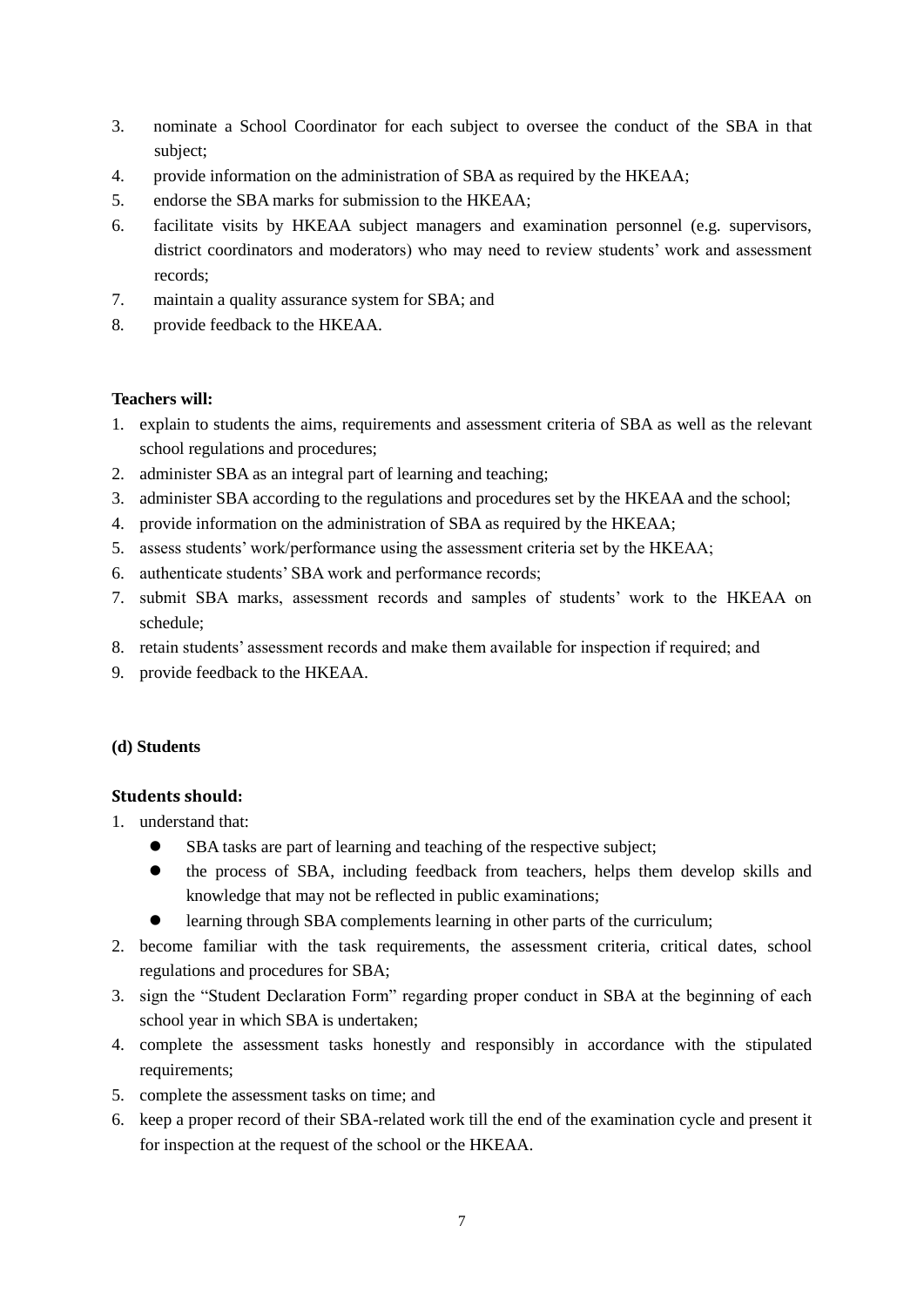# **2.2 SBA Supervisors, District Coordinators and School Coordinators**

When SBA is implemented in a certain subject, the HKEAA will appoint an SBA Supervisor and District Coordinators to oversee and support the implementation of SBA. School principals will be requested to nominate a teacher to be the School Coordinator for a particular subject, who will serve as a link between the subject teachers within the school and the HKEAA and the District Coordinators. Their roles and responsibilities are summarised below:

# **(a) SBA Supervisor**

The duties of the SBA Supervisor are to:

- 1. be responsible to the HKEAA for the proper monitoring of SBA;
- 2. make any necessary arrangements with District Coordinators to familiarise them and subject teachers with the SBA, and to align assessment standards;
- 3. bring any irregularities to the notice of the HKEAA together with recommendations for action(s) to be taken, including SBA mark adjustment;
- 4. keep the HKEAA informed of the progress of SBA and recommend amendments when deemed desirable;
- 5. oversee the appointed District Coordinators;
- 6. make recommendations to the HKEAA regarding SBA moderation;
- 7. advise on the cut score of each reporting level during the grading meeting (if applicable); and
- 8. write a report on the conduct of SBA and submit it to the HKEAA at the end of the school year.

## **(b) SBA District Coordinators**

SBA District Coordinators provide a link between the Supervisor and School Coordinators/teachers. The duties of a District Coordinator are to:

- 1. liaise with School Coordinators and oversee the implementation of SBA in an assigned group of schools;
- 2. conduct meetings with School Coordinators/teachers involved in his/her group as necessary, pass on information about SBA to teachers and discuss difficulties and receive comments/feedback from teachers;
- 3. report to the Supervisor any difficulties or irregularities in the implementation of SBA in the schools in his/her group and recommend any necessary action;
- 4. provide guidance and support to teachers in the implementation of SBA in schools and ensure adherence to the guidelines;
- 5. help teachers in the schools in his/her group to establish as far as possible a uniform standard in assessment;
- 6. assist the Supervisor in matters concerning the operation of SBA;
- 7. inspect samples of students' work and relevant assessment records provided by teachers in his/her group and provide feedback to teachers on the standards of marking and students' work in his/her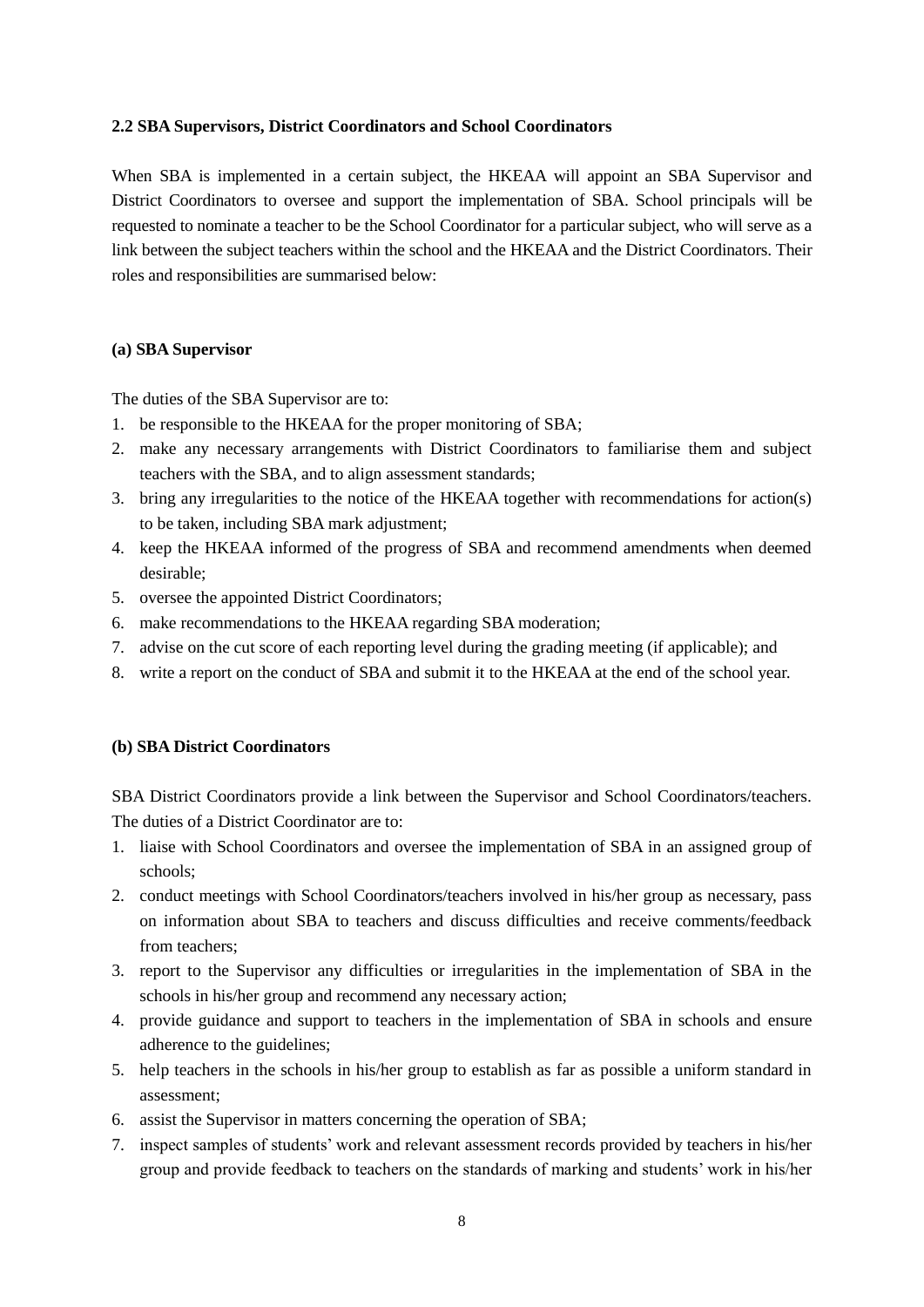group; and

8. complete a report concerning each of the schools in his/her group at the end of the school year.

# **(c) SBA School Coordinators**

The School Coordinator for each subject, who is nominated by the school principal, provides a link between the subject teachers within a school and the District Coordinator and the HKEAA. The duties of a School Coordinator include, but are not limited to, the following:

- 1. liaise with the HKEAA and the District Coordinator regarding SBA matters;
- 2. plan the assessment schedule (i.e. number, timing and sequence of assessment tasks) in consultation with all subject teachers teaching the same cohort of students;
- 3. coordinate the reporting of marks to the HKEAA; and
- 4. report to the District Coordinator any difficulties or irregularities in the implementation of SBA in his/her school.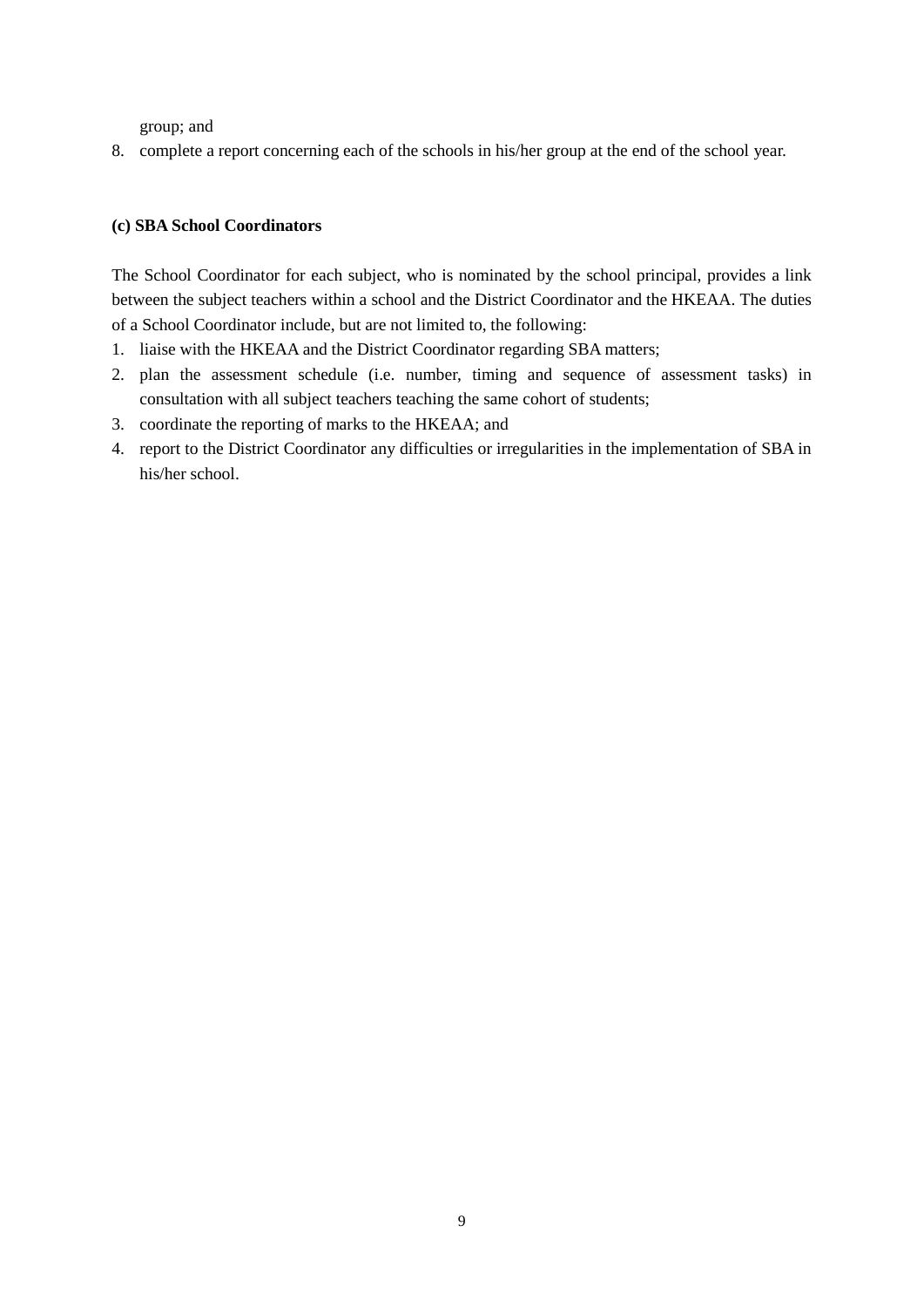# **Chapter 3 Administrative Guidelines and Procedures**

## **3.1 Participating in SBA**

SBA is compulsory for all school candidates. Schools which cannot comply with the requirements specified in the SBA Teachers' Handbooks for individual subjects will not be eligible to present candidates to enter for the subject concerned in the examination. School leaders may refer to the HKDSE Examination Regulations regarding the procedures for applying to participate in the examination.

Permission for schools to continue with the SBA in a particular subject will be automatically renewed unless the SBA Supervisor's recommendation is to the contrary. In cases where the HKEAA considers that a particular school does not meet the stipulated requirements for the implementation of SBA, the HKEAA may consider taking the following action(s) as appropriate to remedy the situation:

- providing further guidance to the school or teachers concerned;
- issuing a warning letter to the school concerned and granting a grace period for the school to meet the requirements;
- barring the school from entering candidates for the subject in subsequent examinations until the school is able to demonstrate compliance with the stipulated requirements of the SBA component.

## **3.2 Arrangements for Repeaters, Transfer Students and Private Candidates**

## **Repeaters and Transfer Students**

School repeaters are candidates who have sat the HKDSE Examination in previous year(s) and are currently enrolled as S6 students in a school to retake the examination as school candidates.

Generally speaking, SBA is compulsory for school repeaters. For the core subjects, repeaters have to be re-assessed in S6 and meet the stipulated SBA requirements. Their SBA results obtained in previous examinations will not be counted. If a repeater studies in a school that offers the elective subject that they have previously been examined on, the student has to be re-assessed in S6 for this subject and meet the stipulated SBA requirements. Their SBA results obtained in previous examinations will not be counted. If a repeater studies in a school that does not offer the elective subject that the repeater wishes to re-take in the examination, special permission may be granted for the student to be exempted from the SBA for this subject and his/her subject result will be based on the public examination result only. The school has to submit an application for exemption to the HKEAA when the repeater applies to enter for the examination and certify that the subject concerned is not offered by the school. (Note: For Visual Arts, repeaters who have been granted exemption from the SBA will still be required to complete a portfolio and forward it to the HKEAA for assessment.)

Transfer students are S6 students sitting the examination for the first time, but who have transferred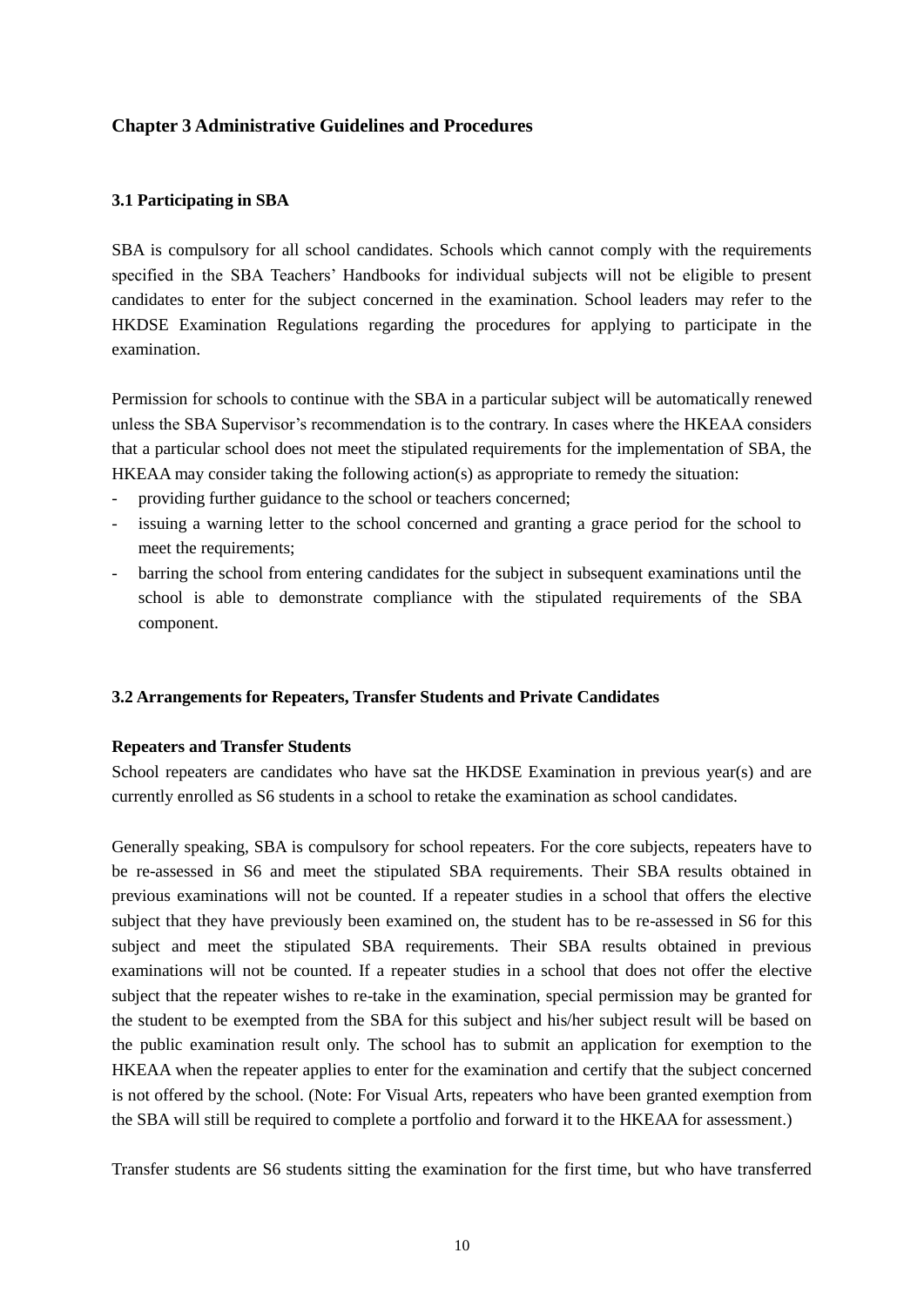from one school to another after S5. Transfer students have to meet the stipulated SBA requirements. Their SBA results obtained in S5 in the former school will not be counted. Transfer students should provide information to their new school about the school in which they attended the S5 course and the assessments completed for their teachers' reference.

Both school repeaters and transfer students have to meet the minimum requirements for SBA in S6, which will be proportionally adjusted to the full weighting of individual subjects and incorporated into their subject mark. Detailed arrangements are specified in the SBA Teachers' Handbooks for individual subjects.

Students who repeat S5 or who have transferred to an S5 class in another school are not considered to be school repeaters or transfer students. They must meet the full SBA requirements as normal S5 students.

# **Private Candidates**

Private candidates are not required to complete the SBA component. Their subject mark will be based entirely on their public examination results. Private candidates who have SBA marks obtained from previous examinations will not be allowed to carry forward these marks to subsequent examinations. (Note: For Visual Arts in which the SBA carries a subject weighting of 50%, private candidates have to complete a portfolio and forward it to the HKEAA for assessment. Detailed arrangements are specified in the assessment framework and SBA Teachers' Handbook of Visual Arts.)

# **3.3 Provision of Information to Students**

Students should be informed clearly at the beginning of the course of the various requirements and regulations regarding the SBA component, including:

- task requirements and assessment criteria;
- schedule of assessment and critical deadlines;
- the school's regulations and administrative procedures for conducting SBA;
- the importance of academic honesty and proper conduct in SBA;
- guidance on how to quote and acknowledge sources properly in their SBA work; and
- record keeping requirements.

Students should be asked to sign a declaration form regarding proper conduct in SBA at the beginning of each school year in which SBA is undertaken. *(Please refer to Paragraph 4.1 for details.)*

After the completion of the marking, teachers are expected to provide feedback to students, including their marks or grades on individual assessment tasks. Other appropriate feedback may include students' strengths and weaknesses as revealed in the assessments, and advice on how improvements can be made. Students should also be informed that the SBA marks awarded by the school are subject to moderation by the HKEAA and hence their marks may change after the moderation process. Details of the moderation mechanism are provided in Paragraph 5.3.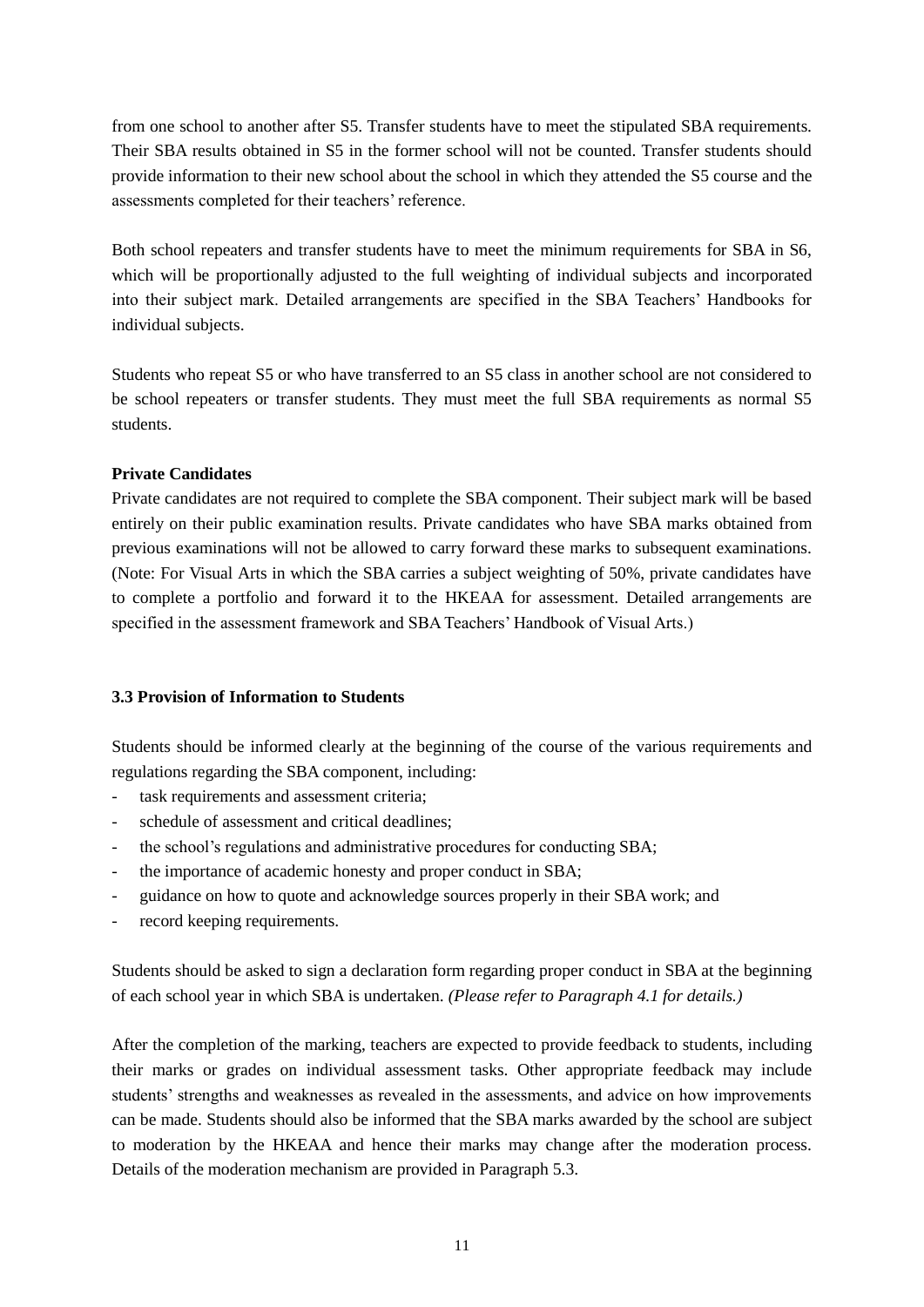## **3.4 Late Submission and Absence from Assessment**

Students should submit their completed work on schedule. Those submitting the work late may be subject to a penalty in accordance with their school's regulations.

Students failing to complete the assessment for legitimate reasons should give those reasons and provide relevant supporting documents (e.g. medical certificates) to the HKEAA via their schools for special consideration, which will be given for medical and other legitimate reasons.

Students failing to submit work for assessment without legitimate reasons will get zero marks in the assessment(s) concerned. Schools may consider issuing a warning letter to the student concerned to remind him/her of the consequences of absence from assessment or failure to complete the work.

#### **3.5 Students with Special Educational Needs**

Students with special educational needs will not be deprived of their right to the HKDSE school-based assessment. When conducting SBA tasks, schools have the autonomy to provide special arrangements to these students depending on the nature and severity of their disabilities. The provision of such arrangements allows these students to be equitably assessed under suitable conditions without having an unfair advantage. Examples of such arrangements may include:

- extension of preparation time:
- extension of assessment time;
- provision of ancillary aids; and
- provision of special assistance during the conduct of the assessment etc.

In cases where a school cannot provide special arrangements for a particular student, the matter should be brought to the attention of the HKEAA in writing by the principal of the school for HKEAA's special consideration at the beginning of the school year. Such cases, once approved, may include exemption from part or whole of the SBA tasks.

#### **3.6 Handling Queries against Assessment Decisions**

Schools should have established procedures to handle any queries from their students regarding internal assessment results and can adopt similar practice for handling SBA results. Some schools may consider setting up a panel to handle those queries that cannot be resolved by the subject teacher (to whom students should first address any queries). The panel may consist of the principal or his/her designate, and the panel head. The panel will adopt appropriate procedures to investigate the case, such as

- listening to the points raised by the student;
- listening to the views and justifications provided by the subject teacher;
- assigning the panel head or another teacher to serve as a third-party to re-assess the student's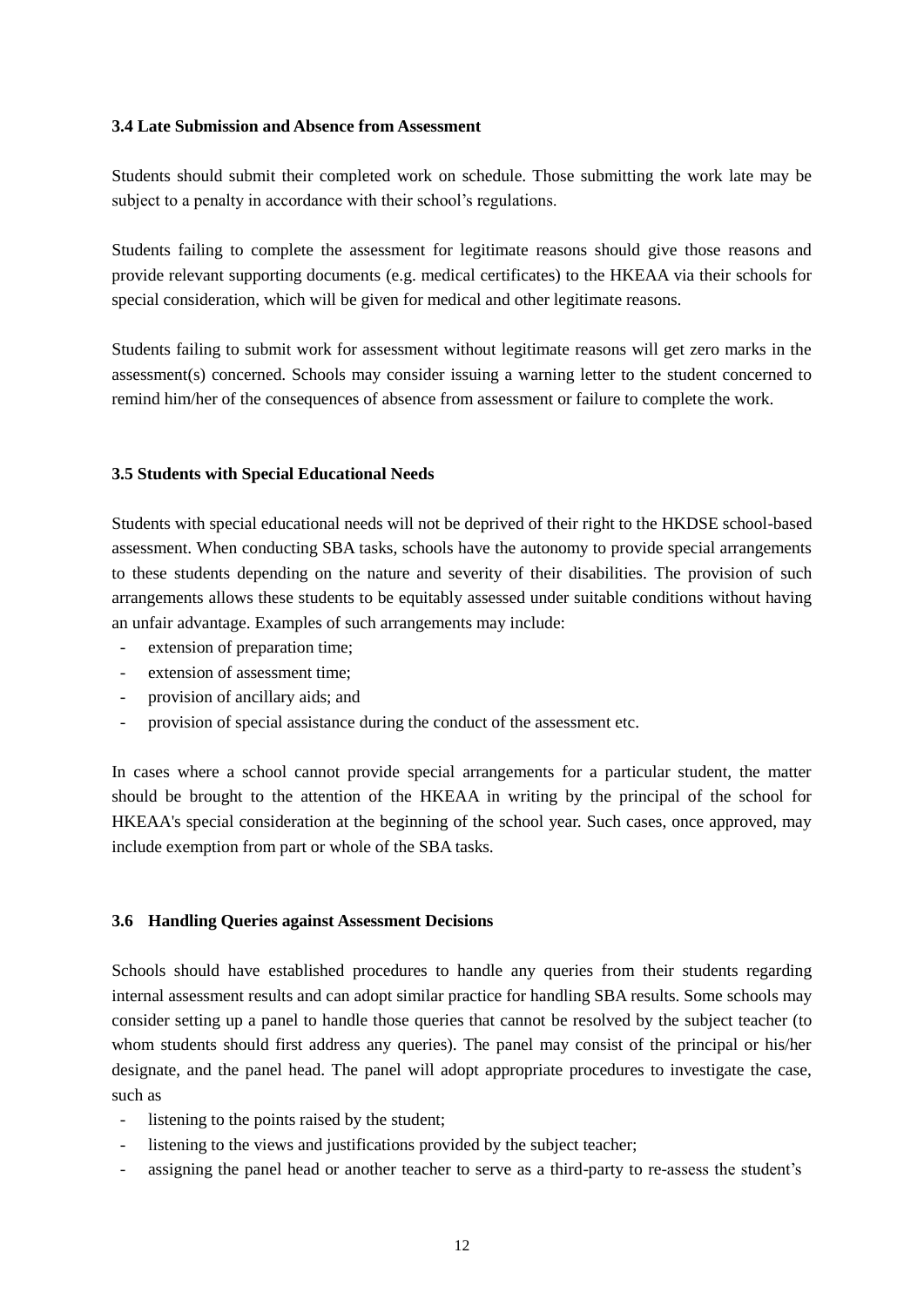work;

asking the student to complete a task of a similar nature for verification.

Based on the investigation of the panel, the school will make a judgment as to whether the student's query is valid or not. The student will be informed of the result within a reasonable period of time in accordance with the school's procedures.

Schools are expected to resolve students' queries before submitting SBA marks to the HKEAA. After the release of public assessment results, candidates may submit an application to the HKEAA for rechecking of results, including the SBA component. However, they cannot appeal for a re-assessment of their performance in SBA.

# **3.7 Record Keeping**

Schools are required to keep a proper record of the following until the end of the examination cycle, which normally means the completion of the appeal process after the release of public assessment results:

- SBA assessment tasks and activities administered;
- students' SBA marks and relevant assessment records; and
- documentation of any special or irregularity cases and the actions taken.

The keeping of a proper record of assessment will enable another teacher to take over from a predecessor who leaves the school during the course. To ensure a smooth handover of SBA duties to the succeeding teacher, schools are expected to arrange for the leaving teacher to hand over the relevant mark records and documents to the panel head (or other responsible person in the school).

Generally speaking, it is the students' responsibility to keep a good record of their work. Schools can have their own policy regarding the timeframe for returning assessed work to students. Whenever assessed work is returned to students, they should be informed that they are responsible for keeping safe custody of their work until the end of the assessment process, as it may be required for inspection at the request of the school or the HKEAA. The HKEAA will conduct sample inspections of students' work and assessment records. Schools will be informed in advance about the details of the sample inspection.

Schools are encouraged to keep samples of students' work at different levels of performance as archive material, which may be useful for future reference as well as maintaining assessment standards across years.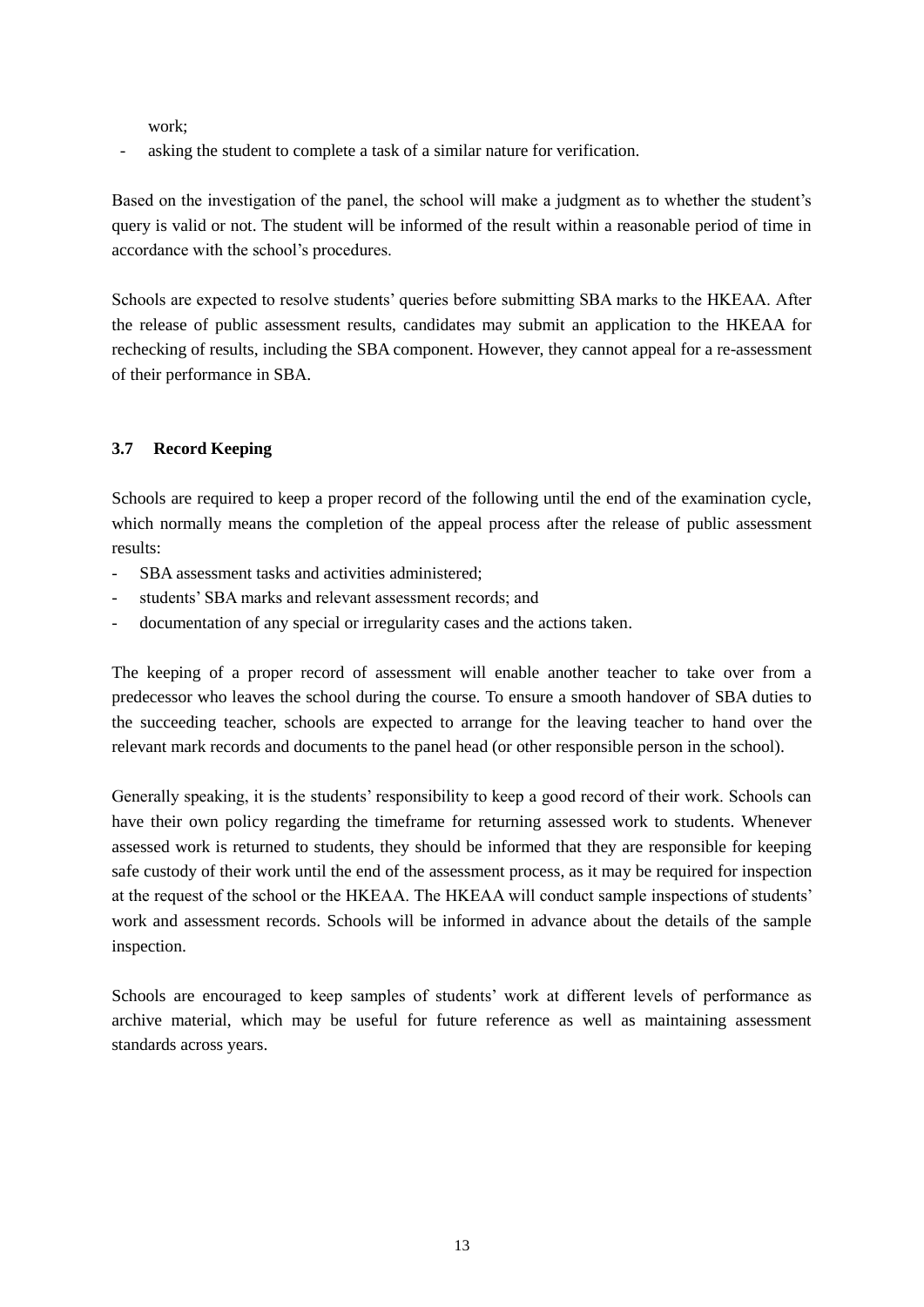## **3.8 Submission of SBA Marks**

The HKEAA will coordinate the deadlines of mark submission for different subjects. At the beginning of the course, the HKEAA will inform schools of these deadlines so that subject teachers can plan their SBA schedule for the year. Teachers should also inform students of these deadlines and set specific dates for students to complete their SBA work in accordance with their schools' schedule.

It must be emphasised that the submission deadlines do not mean deadlines for students to complete their work, as ample time should be left for finalising the assessment results and records as well as following up on any irregularities so that marks can be submitted to the HKEAA on time. Schools are advised to coordinate the timing for students to complete SBA tasks across subjects, taking into account the workload of students and teachers, so that students' work for assessment is not concentrated into one or two critical months but spread out over two years.

All schools have to submit the SBA marks using the online School-based Assessment System. A user manual for the system will be available and training sessions will be provided to help teachers to become familiar with the system before they need to submit SBA marks. Before the school principal endorses the marks for submission to the HKEAA, teachers have to check carefully the marks entered in the system to ensure the marks awarded to each student are correct.

In order to streamline the administrative procedures, schools are only required to **submit all S5 and S6 SBA marks to the HKEAA in one go in S6 starting from the 2014 HKDSE Examination**. Regarding the adoption of this "One-off Submission", the following points should be noted:

- (a) There is no change to the SBA requirements and how SBA is conducted in school. SBA should continue to be conducted in S5 and S6 according to the stipulated SBA requirements and schools' internal schedule.
- (b) The S5 SBA marks should be properly kept by the school for submission in S6. To facilitate schools to store the S5 SBA marks, the HKEAA will provide SBA mark sheet templates (in the format of MS Excel files) for teachers to input the SBA marks for internal record-keeping.
- (c) A list of frequently-asked questions concerning this measure can be found at [www.hkdse.hkeaa.edu.hk](http://www.hkdse.hkeaa.edu.hk/) > SBA-FAQs for one-off submission of S5 and S6 SBA Marks.

#### **3.9 Declaration Requirements**

To prevent potential/perceived conflicts of interest, teachers conducting SBA have to declare whether the students they assess are their relatives (relatives include children, brothers and sisters, nephews and nieces, cousins and others living in the same home). The declaration records will be submitted to the HKEAA through the School-based Assessment System.

Apart from the provision of the declaration records to the HKEAA, school leaders are also expected to establish an internal system for directing teachers to make formal declaration of conflict of interest at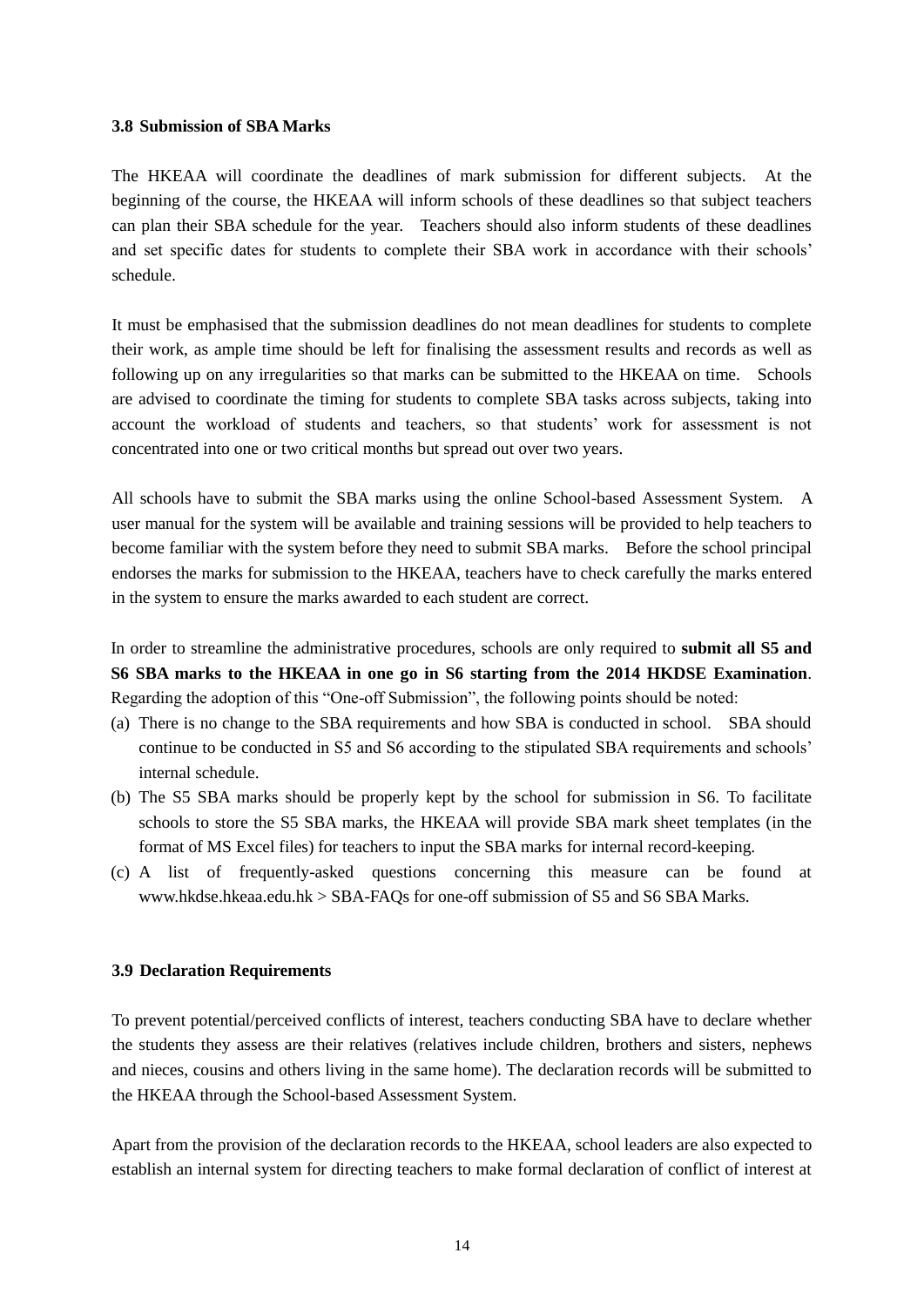the beginning of the school year in regard to their personal relationship with the students they teach, and to take appropriate actions to mitigate the declared interest, e.g. redeployment of teachers to avoid their conducting the assessments for the student(s) concerned, where applicable.

# **3.10 Security Requirements**

As SBA marks will count towards students' public assessment results, for fairness and security purposes, schools have to adopt appropriate measures, including those adopted in internal examinations, in the conduct of those assessments, where preservation of secrecy is deemed necessary before the assessment.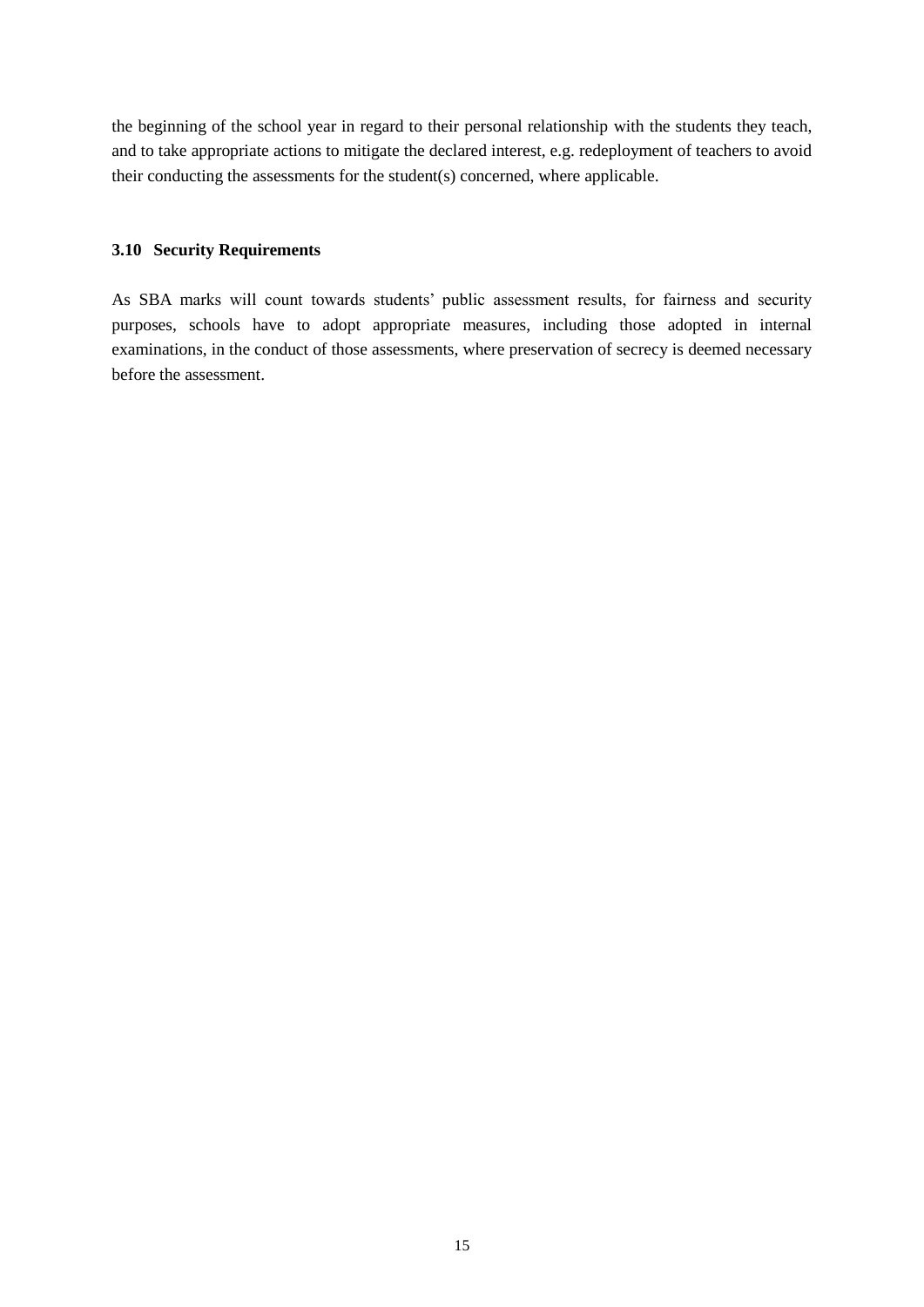## **Chapter 4 Authentication and Malpractice**

SBA in the HKDSE is designed and administered in ways that enable teachers to authenticate students' work, hence minimising the possibility of malpractice. This means that a significant proportion of the assessment activities are expected to be completed during school hours under teachers' supervision. Where, because of the subject nature, students have to undertake fieldwork, planning, reading, research or other activities outside the classroom, checks will be built into the process at critical stages for authentication purposes. Guidance will also be provided to clarify the kinds of help that can be offered to students in completing their work for SBA and the extent to which they may work with each other.

#### **4.1 Authentication of Students' work**

Depending on the nature of the assessment activities, specific guidance has been provided in the SBA Teachers' Handbooks for individual subjects to illustrate the conditions under which the assessments are to be undertaken to facilitate the supervision and authentication of students' work by teachers. Schools may consider adopting suitable measures to authenticate students' work.

In order to strengthen the message to students about academic honesty and proper conduct in SBA, schools should ask their students to complete and sign a declaration form *(see Appendix A)* at the beginning of each school year in which SBA is undertaken to declare that all SBA tasks/assignments completed are their own and to agree to adhere to a code of honour in completing the SBA for all subjects. The declaration form is available on the HKEAA website (http://www.hkeaa.edu.hk/en/sba/).

When submitting the SBA marks online, teachers are required to confirm that, to the best of their knowledge, the work presented for assessment is the student's own work. School principals are required to confirm that the SBA is conducted in accordance with the requirements of the HKEAA. Once the assessment is completed and marks submitted to the HKEAA, no further changes should be made to the students' work and assessment records.

Students should be asked to keep a proper and complete record of their work.

#### **4.2 Malpractice**

Malpractice refers to any activities that allow a student to gain an undue advantage over others, examples of which include, but are not limited to:

- presenting work completed by others, in part or in whole, as one's own work;
- including material copied directly, in part or in whole, from books, newspapers, magazines, CDs,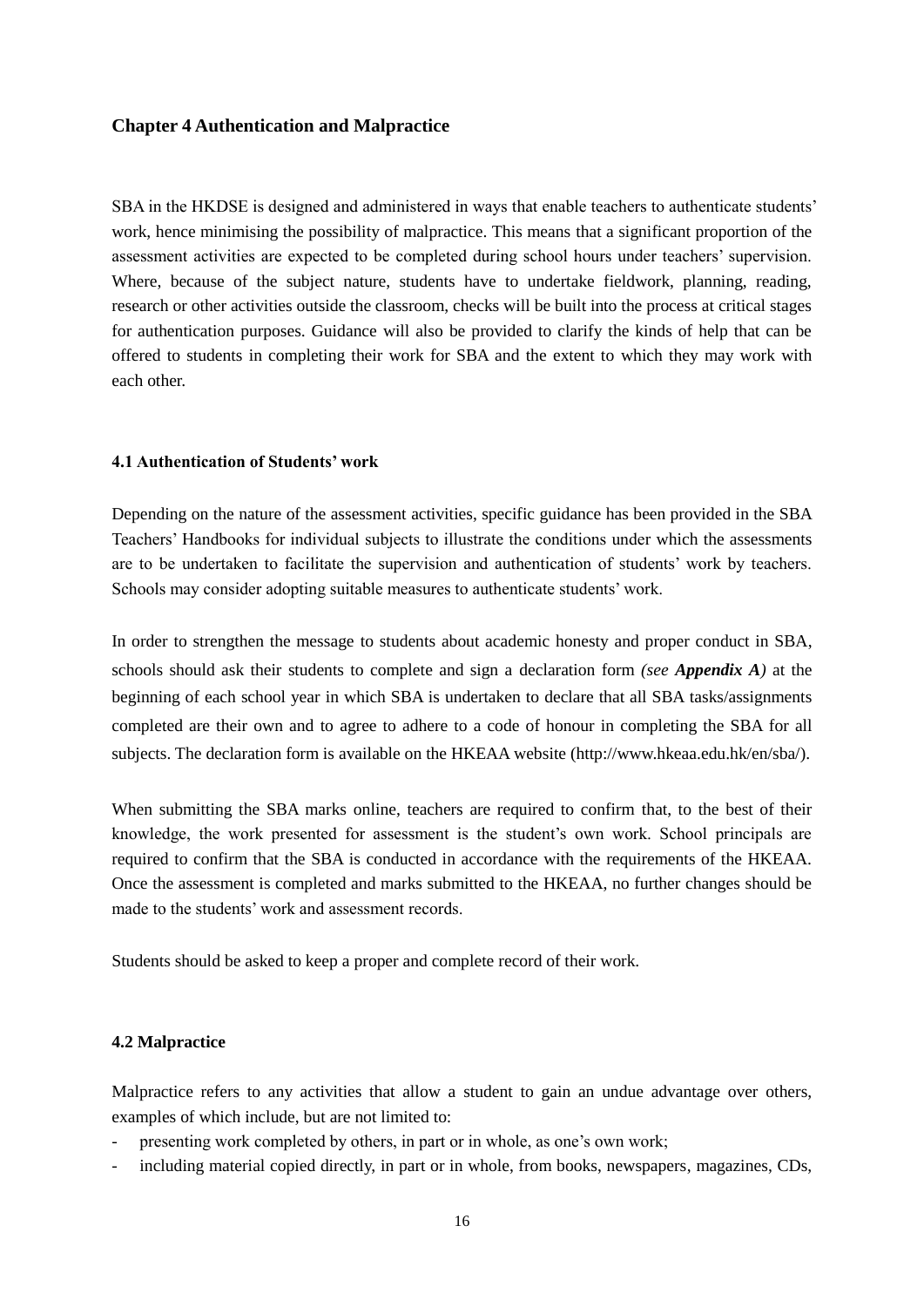the Internet or other sources without proper acknowledgement.

These behaviours are generally referred to as plagiarism.

# **4.3 How to Handle Malpractice**

Students are forbidden to indulge in any malpractice when completing their assessment activities. Teachers are expected to provide sufficient supervision to ensure that the work which is assessed is that of the student concerned. Teachers know their students well and hence should be able to detect plagiarism and other malpractices through a close monitoring of students' work.

Schools should establish procedures for handling suspected malpractice cases. These procedures may include investigating suspect cases and determining appropriate action for proven incidents of malpractice. During the investigation, students may be required to:

- provide evidence of the development of their work;
- discuss the content of the work with teachers and answer questions to demonstrate their knowledge and understanding of the work submitted;
- complete, under supervision, a supplementary assessment task related to the original task; and
- attend an interview or complete a test to demonstrate the work submitted is their own.

# **Plagiarism**

Plagiarism in SBA is to be handled as described below, depending on the severity of the offence:

| Category                                                                                                                                                                                    | <b>Method of handling</b>                            |
|---------------------------------------------------------------------------------------------------------------------------------------------------------------------------------------------|------------------------------------------------------|
| Serious plagiarism cases (P cases):<br>Serious cases in which nearly the whole or the whole SBA<br>task/assignment is plagiarised, with very little or no<br>contribution from the student. | To be forwarded to the<br><b>HKEAA</b> for follow up |
| Other plagiarism cases:                                                                                                                                                                     | To be handled by schools                             |
| Less serious cases, including                                                                                                                                                               |                                                      |
| minor infringement identified in students' SBA work, or<br>$\overline{\phantom{a}}$                                                                                                         |                                                      |
| part of the student's SBA work copied from source(s)<br>$\overline{\phantom{a}}$<br>without proper acknowledgement, but the student has<br>made some contribution to the work.              |                                                      |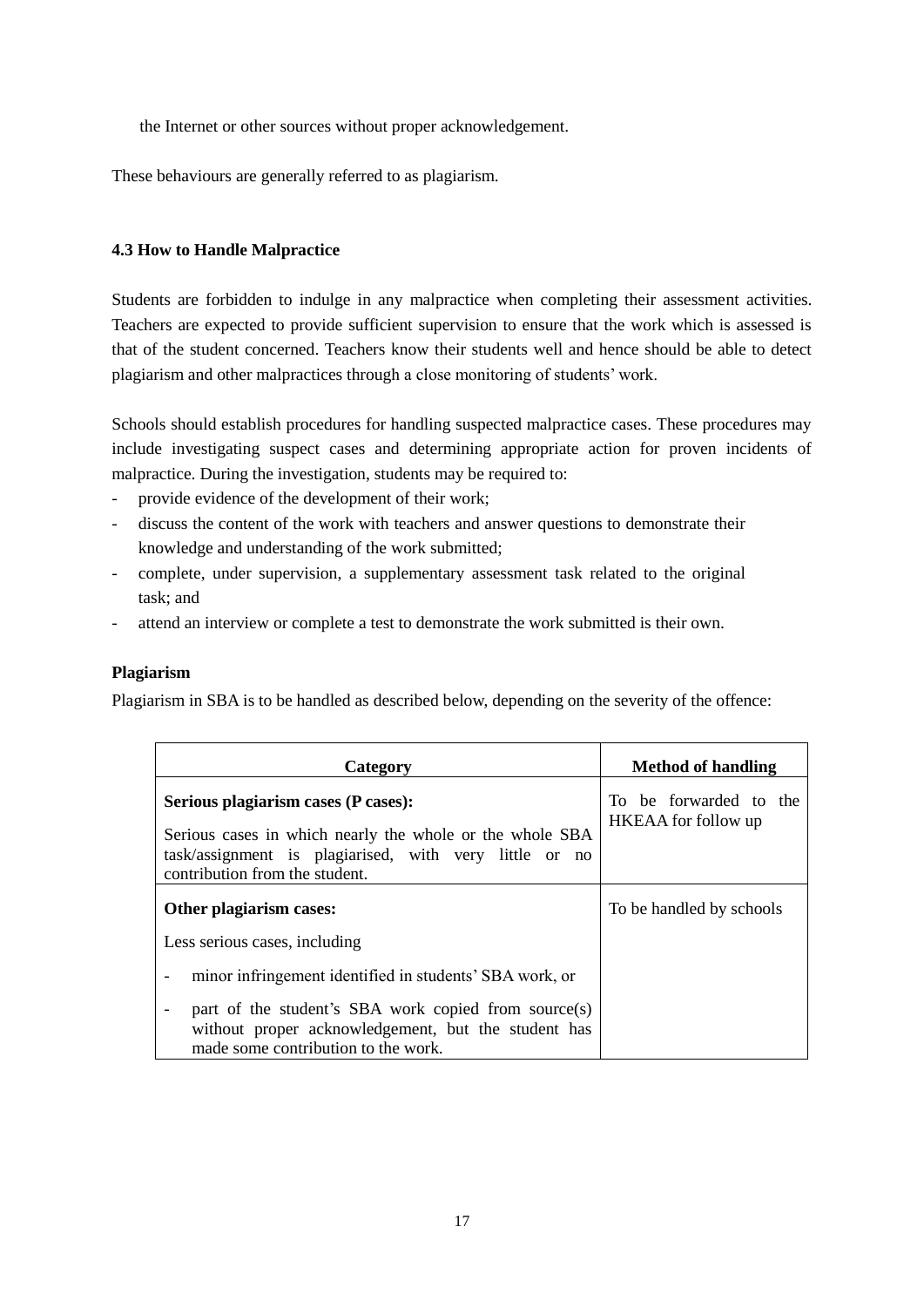## **Procedures in Handling P cases**

Schools should submit a report on the P cases identified to the HKEAA for follow-up, after the completion of mark submission in S6. The report should record details of the case and be submitted with relevant documents. *Appendix B* shows a template of the report for schools' use in reporting such cases, which is available on the HKEAA website (http://www.hkeaa.edu.hk/en/sba/). When submitting the SBA marks to the HKEAA, schools should input "P" in the relevant mark box for the student concerned.

These P cases will be deliberated by the HKEAA's Standing Committee and, for proven cases, a recommendation will be made to the Public Examinations Board (PEB) for their consideration. The PEB will review all the information and evidence and decide on the penalty to be imposed in accordance with the Board's guidelines on handling examination irregularities. The levels of penalty to be imposed for proven P cases are as follows:

- (a) **Zero marks** will be given to the task in which serious plagiarism is proven. In addition, a penalty of **downgrade by one level** will be imposed in the subject concerned.
- (b) For extreme cases, e.g. repeated offence of plagiarism, candidates may be subject to **disqualification from the subject(s) concerned or the whole examination**.

# **Procedures in Handling Other Plagiarism Cases**

Other less serious cases are to be dealt with by the school. These cases need not be reported to the HKEAA for follow-up. However, schools should keep a proper record of such cases.

For proven cases, schools should impose appropriate penalty in accordance with the school regulations and the HKEAA guidelines, taking into consideration the seriousness of the offence. This may include:

- Issuing a warning letter to the students (e.g. for minor offence due to negligence or committed at the initial stage of the assessment);
- Deducting marks for the task concerned; and
- Awarding zero marks for the task concerned.

It is important to note that in marking students' work, any proven plagiarised material should be disregarded and any marks awarded should be based on the students' own work only.

After the release of examination results, candidates may only submit applications to the HKEAA for rechecking of their SBA marks but cannot apply for a re-assessment of their performance in SBA. Hence it is important that students should be informed of the penalty imposed. Schools should handle any queries from students against assessment decisions in accordance with their established internal procedures. Any queries from students should be resolved before submitting the SBA marks to the HKEAA.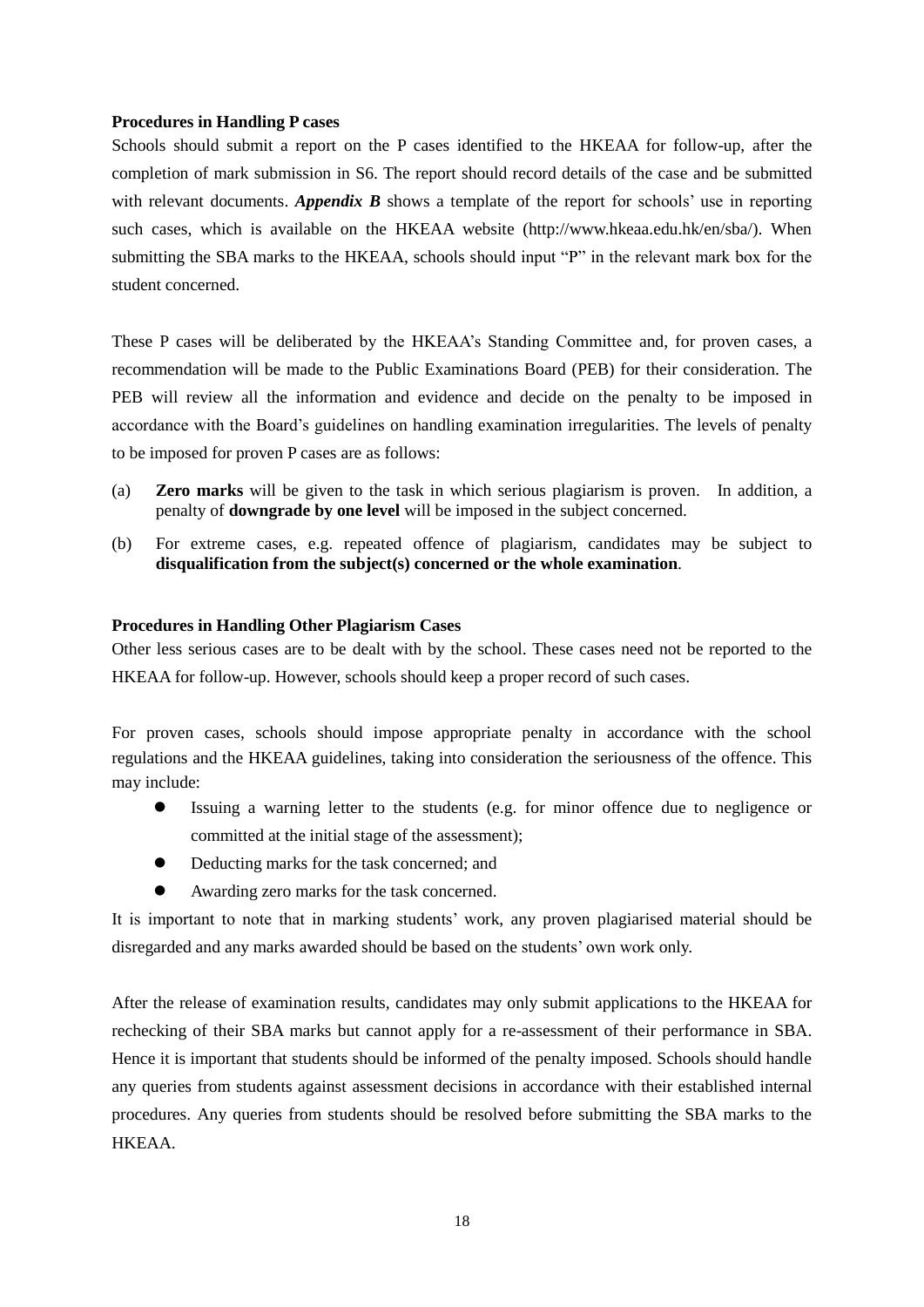## **Plagiarism Cases Identified by the HKEAA**

After the completion of mark submission in S6, the HKEAA will conduct moderation of SBA marks and review of samples of student work collected from schools. Any suspected plagiarism cases identified during this process will be handled in a consistent manner as those identified by schools.

Schools will be required to follow up on any suspected cases identified. Both P cases and other less serious cases will be handled following similar procedures as stipulated above.

## **4.4 Prevention of Malpractice**

At the beginning of the course, schools are expected to advise students on what malpractice is and what its consequences are. To avoid plagiarism, guidance needs to be provided to students on how to acknowledge sources properly in their work.

In completing the SBA, students can make reference to any sources (books, newspapers, magazines, the Internet etc) and/or discuss with their peers/parents but they must not plagiarise when completing their work. They should acknowledge sources properly in their work. Some examples on how to acknowledge sources properly are provided in the booklet "*HKDSE Information on School-based Assessment*", which is available on the HKEAA website (http://www.hkeaa.edu.hk/en/sba/).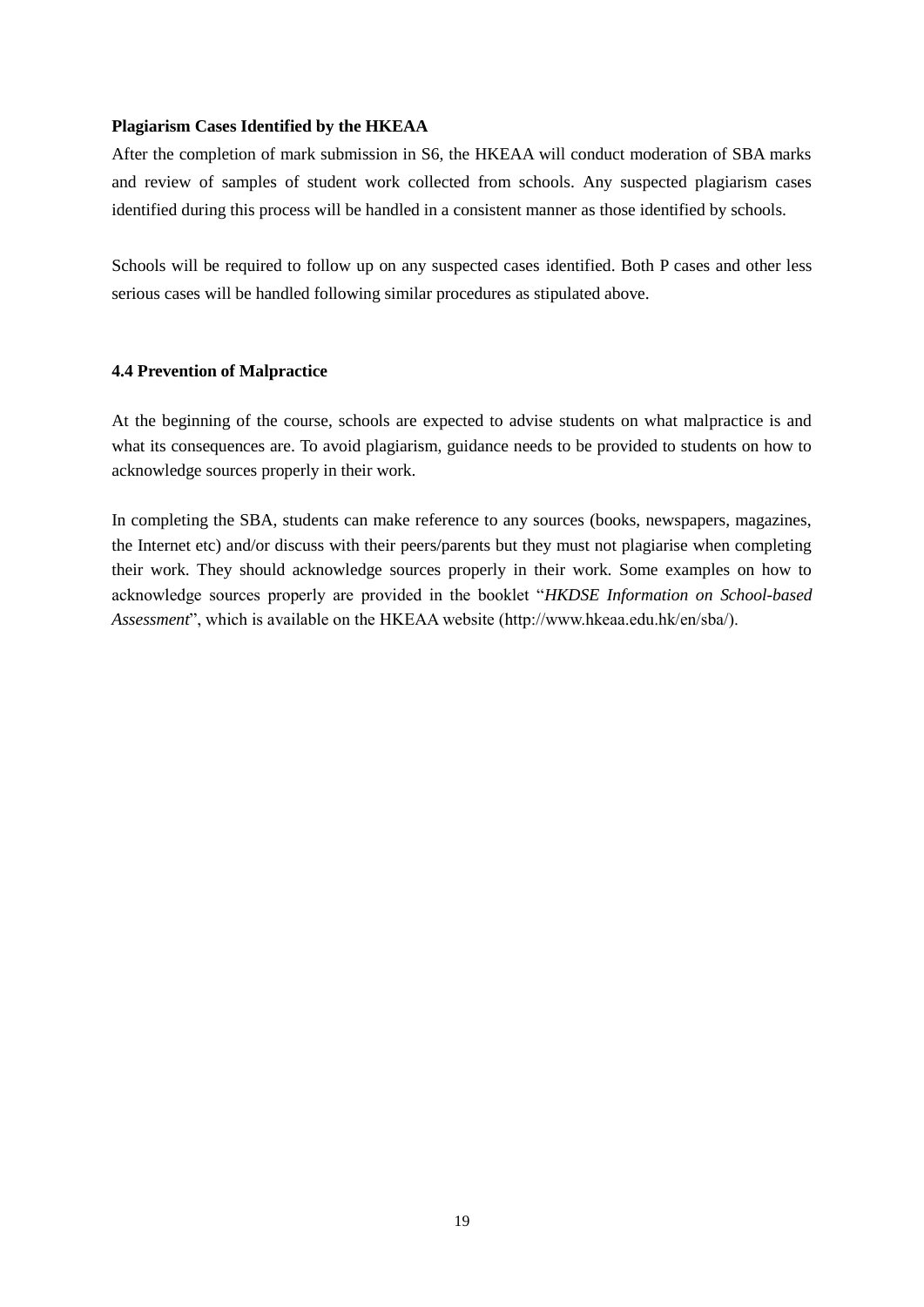# **Chapter 5 Quality Assurance**

As SBA marks count towards students' public assessment results, the following measures will be adopted at different stages of the whole process to ensure reliability and consistency of the assessment standards.

# **5.1 Development Stage**

The following are the essential procedures adopted by the HKEAA in the assessment development stage for all subjects, with an aim to lay a good foundation for promoting the quality of SBA and improving the shared understanding of assessment criteria by teachers:

- (1) Detailed guidelines and procedures have been developed for teachers' reference in conducting the SBA. These guidelines and procedures have been devised by working groups comprising front-line subject teachers, and curriculum and assessment experts. Teachers' comments and suggestions were taken into consideration when finalising the arrangements.
- (2) Before the implementation of SBA, teachers will be provided with sufficient professional development training which will help them become familiar with how to conduct SBA.
- (3) The learning objectives to be assessed in each assessment activity will be specified and detailed assessment criteria will be provided to help to align the assessment standards of different teachers.
- (4) Exemplar assessment tasks or activities are developed for teachers' reference. For activities involving the setting of tasks by teachers, training and guidance are also provided to teachers in this regard. Furthermore, teachers are also provided with exemplars of students' assessed work at different levels of performance. These exemplars will help to make the implicit performance criteria explicit and improve the consistency in teachers' interpretation of the performance standards.

## **5.2 Assessment Stage**

The following quality control measures are adopted during the assessment process, both for supporting teachers and maintaining assessment standards:

(1) The HKEAA will appoint District Coordinators to support schools in the conduct of SBA for individual subjects. These coordinators are mostly front-line subject teachers who are experienced in SBA administration. They will oversee and provide support to an assigned group of schools.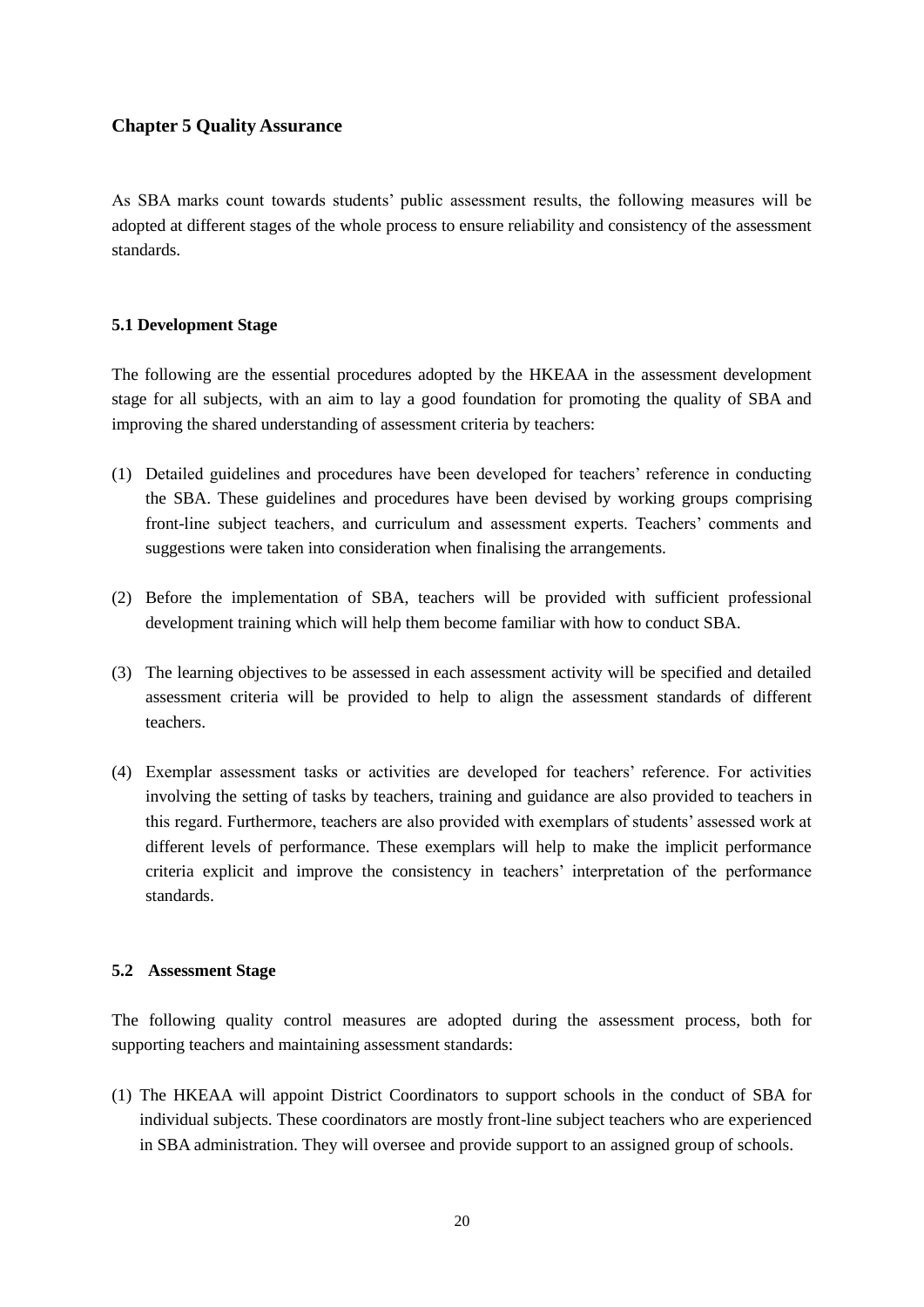- (2) The HKEAA will organise various events, such as SBA conferences, workshops and inter-school sharing sessions, to provide the latest updates and feedback to schools and discuss samples of students' work for further promoting teachers' understanding of the performance standards. For the deferred subjects, pilot studies will be conducted for consolidating schools' experience and evaluating the implementation of SBA.
- (3) During S5 and S6, the HKEAA will provide feedback to schools on students' performance, assessment standards of teachers and areas of the process requiring further improvement, if appropriate.

## **5.3 Moderation of SBA Marks**

The moderation process deals with the assessment results (namely the marks of students awarded by teachers) and takes place after the assessment is completed and marks have been submitted to the HKEAA. The main reason for having moderation is to ensure the fairness of SBA. Teachers know their students well and thus are best placed to judge their performance. In consultation with their colleagues, they can reliably judge the performance of all students within the school in a given subject. However, they are not necessarily aware of the standards of performance across all schools. Despite training in carrying out SBA, and even given that teachers will assess students on the same tasks and using the same assessment criteria, teachers in one school may be harsher or more lenient in their judgments than teachers in other schools. They may also vary in the awarded mark ranges.

To address these potential problems, the HKEAA (like most other examination authorities) makes use of various methods for "moderating" assessments submitted by different schools, with an aim to ensuring the comparability of SBA scores across schools. There are mainly two methods adopted by the HKEAA: Statistical Moderation and Moderation by Expert Judgment.

#### **Statistical Moderation**

For the majority of subjects, the HKEAA adopts a statistical method to moderate the SBA scores submitted by schools. This is done by adjusting the average and the spread of SBA scores of students in a given school with reference to the public examination scores of the same group of students, supplemented with review of samples of students' work. The statistical moderation results will be compared to the results from the sample review. If the two are broadly comparable with each other, the statistical moderation results will be adopted. If the difference between the two is significant, HKEAA will follow up with these outlier cases. If necessary, adjustments will be made to the statistical moderation results so that the final moderated scores of these schools can properly reflect the performance of their students in the SBA. During the moderation process, students' SBA marks may be adjusted but the rank order determined by the school will remain unchanged.

Details of the moderation mechanism are provided in the booklet "*Moderation of School-based Assessment Scores in the HKDSE*", which is available on the HKEAA website (http://www.hkeaa.edu.hk/en/sba/).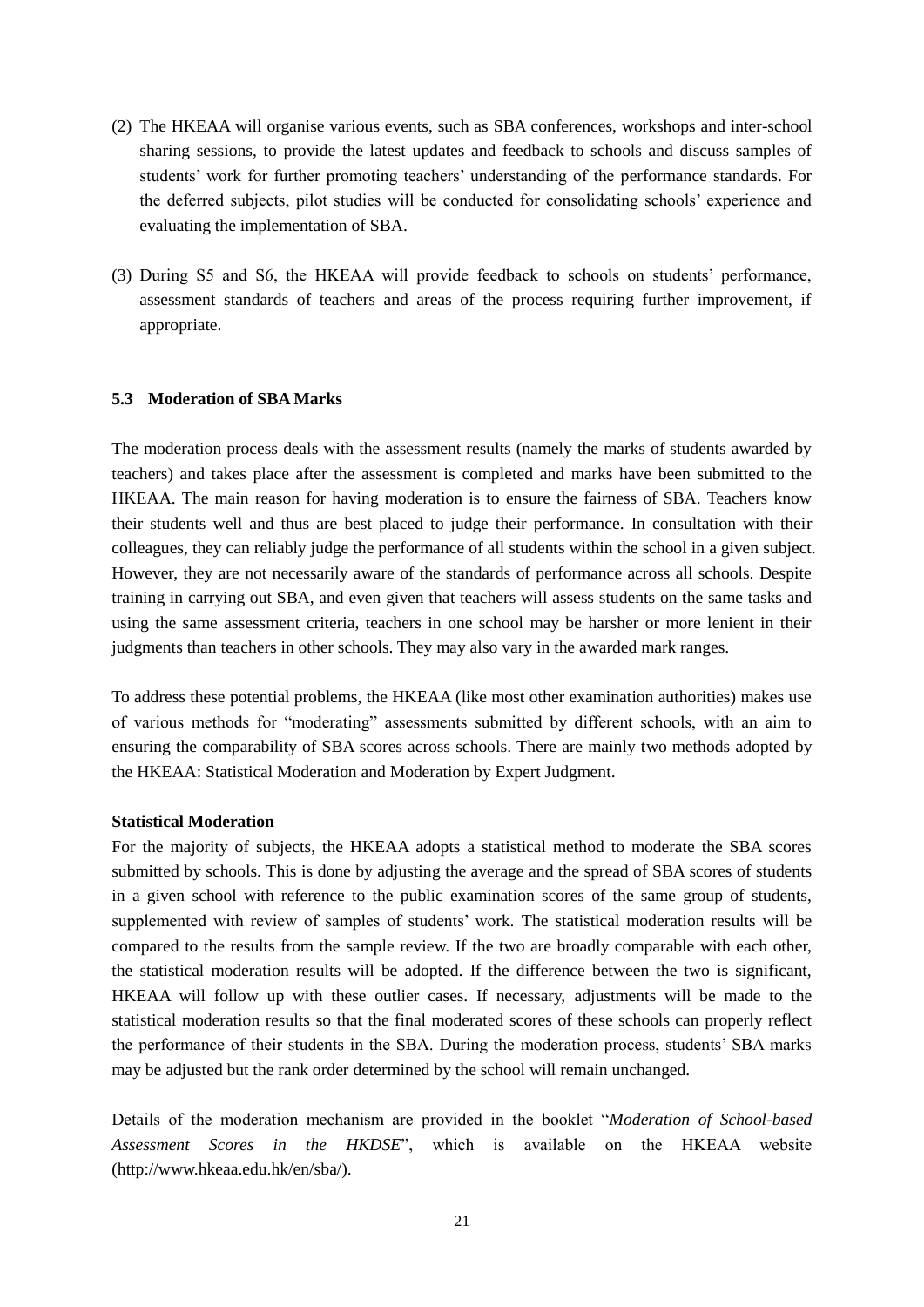#### **Moderation by Expert Judgment**

The moderation is conducted by HKEAA appointed personnel (e.g. moderators, coordinators) through inspection of samples of students' work covering the full range of attainment, followed by recommendations for mark adjustment. The HKEAA will specify the sample size required for inspection, which will be sufficient for evaluating a school's judgment at different performance levels. Additional samples may be requested if necessary. Students' SBA marks may be adjusted but the rank order determined by the school will remain unchanged. Details of this moderation mechanism are also provided in the booklet "*Moderation of School-based Assessment Scores in the HKDSE*". This method is adopted for subjects with a small candidature or that involve outcomes that are very different from those assessed through the written examination.

## **Feedback to Schools**

After the examination each year, SBA moderation reports will be sent to schools for their reference. The report will specify the extent of adjustments made to the marks submitted by schools.

## **5.4 Within-school Standardisation**

The moderation of SBA marks submitted by schools to the HKEAA is conducted on a school basis, i.e. taking each individual school as a moderation unit. If there is more than one subject teacher teaching the subject to the same cohort of students in the school, it is necessary for the teachers involved to agree on the criteria for awarding marks so that the same standard of assessment is applied to all students. Below are some recommended practices for schools' consideration:

- to conduct meetings among teachers to align the marking criteria;
- to set common SBA tasks across classes;
- to conduct trial marking of samples of students' work;
- to adjust marks of some teachers, if necessary, to ensure consistency of assessment standards for the whole school; and
- to use reference materials (such as those provided by the HKEAA) and archive materials (such as samples of students' work from previous years) to help standardise marking within the school.

#### **5.5 Good Practices for Implementation of SBA**

Schools are expected to set up and maintain the following practices for ensuring the quality, reliability and consistency of the assessment standards in SBA:

- (1) Assign suitable teachers to conduct the assessment for individual subjects. Provide opportunities for them to receive proper training on SBA.
- (2) Provide SBA-related information to students and help them to understand the rationale of SBA and its requirements. *(Please refer to Paragraph. 3.3. for details.)*
- (3) Administer the SBA of different subjects according to the regulations and requirements stipulated by the HKEAA and schools' internal procedures.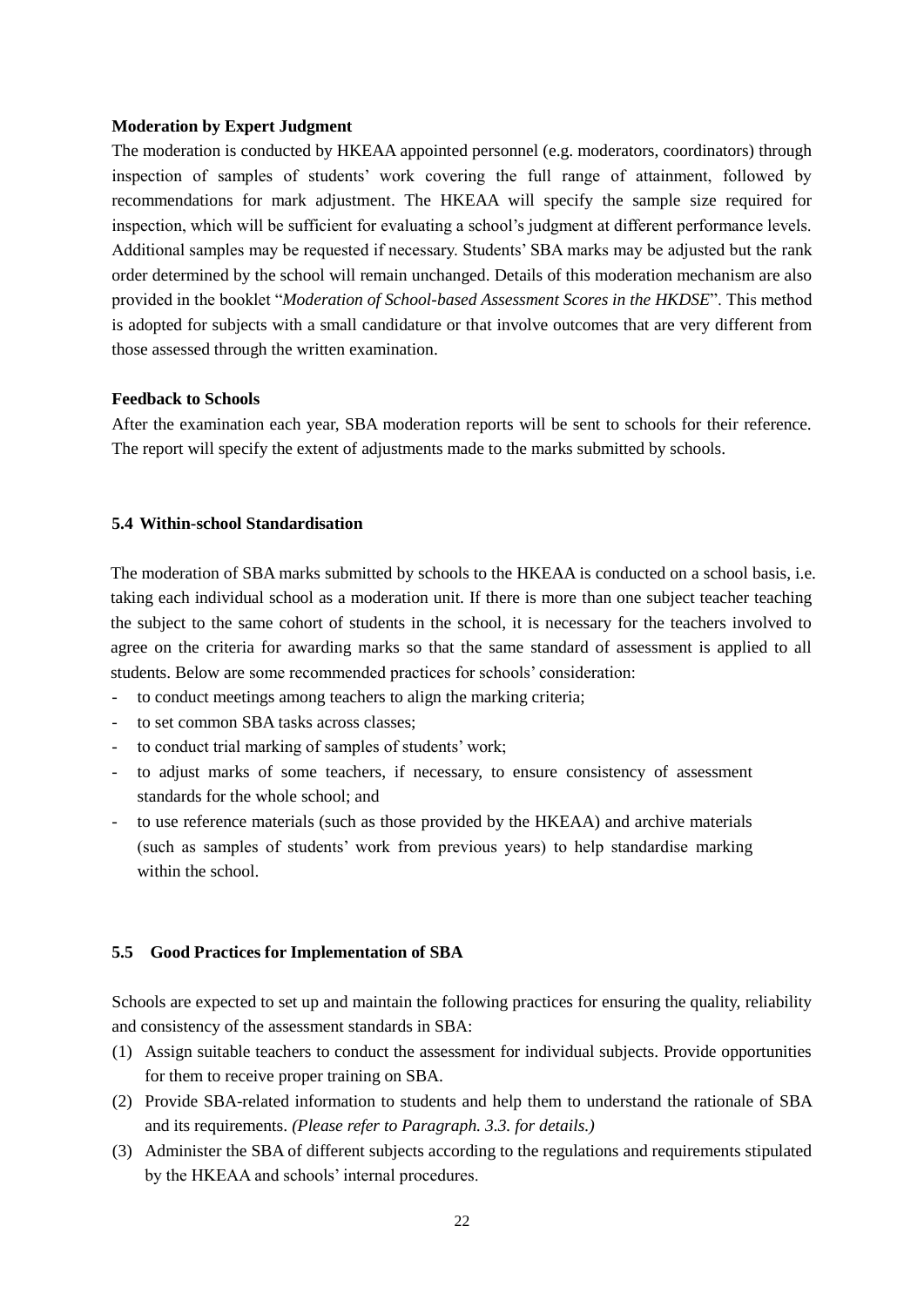- (4) Establish practices to align the marking standards of subject teachers. *(Please refer to Paragraph 5.4 for details.)*
- (5) Handle special and irregularity cases according to the school's established procedures *(Please refer to Paragraphs 3.4, 3.5, 3.6 and 4.3 for details.)*
- (6) Keep a proper record of students' marks and assessment records. *(Please refer to Paragraph 3.7 for details.)*
- (7) Ensure that declaration and security requirements for SBA are met. *(Please refer to Paragraphs 3.9 and 3.10 for details.)*

Schools are also encouraged to adopt the following good practices in administering SBA to facilitate smooth and successful implementation:

- (1) Administer SBA as an integral part of the learning, teaching and internal assessment processes.
- (2) Develop an assessment plan for individual subjects specifying the schedule and amount of assessments that best meets the needs of their students.
- (3) Coordinate the conduct of SBA across subjects so that students' work can be evenly spread out throughout the course.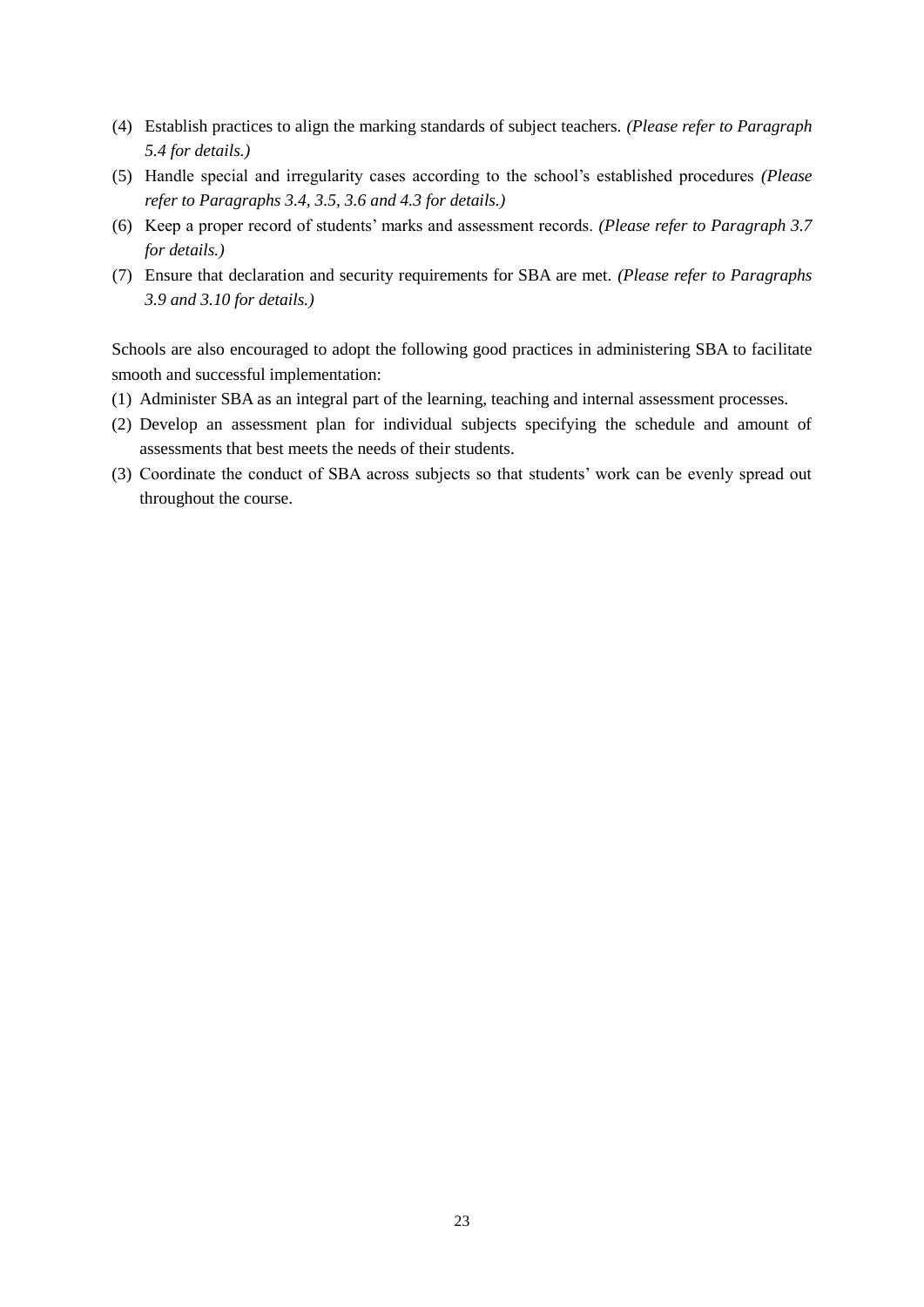*Appendix A*

# **Hong Kong Diploma of Secondary Education Examination Student Declaration Form for School-based Assessment (SBA) Completed in the School Year 20\_\_-\_\_**

## *Notes:*

- *1. This form should be signed by senior secondary students at the beginning of each school year in which SBA is undertaken. Only one form needs to be completed by each student.*
- *2. The completed form should be retained by the school until the end of the public examination cycle.*

| <b>School Name:</b> |           |
|---------------------|-----------|
| Student's Name:     |           |
| Class:              | Class No: |

# **Important Reminder to Students:**

- 1. It is of utmost importance that academic honesty is maintained in SBA. Students are forbidden to indulge in any malpractice when completing their assessments.
- 2. Student can make reference to sources but must not plagiarise when completing their work. They should write in their own words and should not simply copy others' words or ideas and present them as their own. If necessary, they can quote or make reference to something written by another author in their work, as long as they ensure that these quotes or references are identified and the sources properly acknowledged.
- 3. Students are advised not to quote excessively in their work, as this would mean that they themselves could only make a minimal contribution to that piece of work and consequently they would be likely to get low marks from their teacher.
- 4. Students can make reference to the booklet *"HKDSE Information on School-based Assessment"*, [\(http://www.hkeaa.edu.hk/en/sba/\)](http://www.hkeaa.edu.hk/en/sba/). Some examples on how to quote and acknowledge sources properly are provided in the booklet.
- 5. Students will be subject to severe penalties for proven plagiarism. The HKDSE Examination Regulations stipulate that a candidate may be liable to disqualification from the subject concerned or the whole of the Examination, or suffer a mark or grade penalty for breaching the Regulations.

# **I certify that I have read the above Reminder and declare that:**

- **All SBA tasks/assignments to be completed for all subjects in this school year will be my own work.**
- **My SBA work will not include any materials which have been copied from other sources without acknowledgement.**
- **I am responsible for ensuring that the work produced is my own and will bear the consequences of committing plagiarism or other malpractice in SBA.**

Student's signature: Date: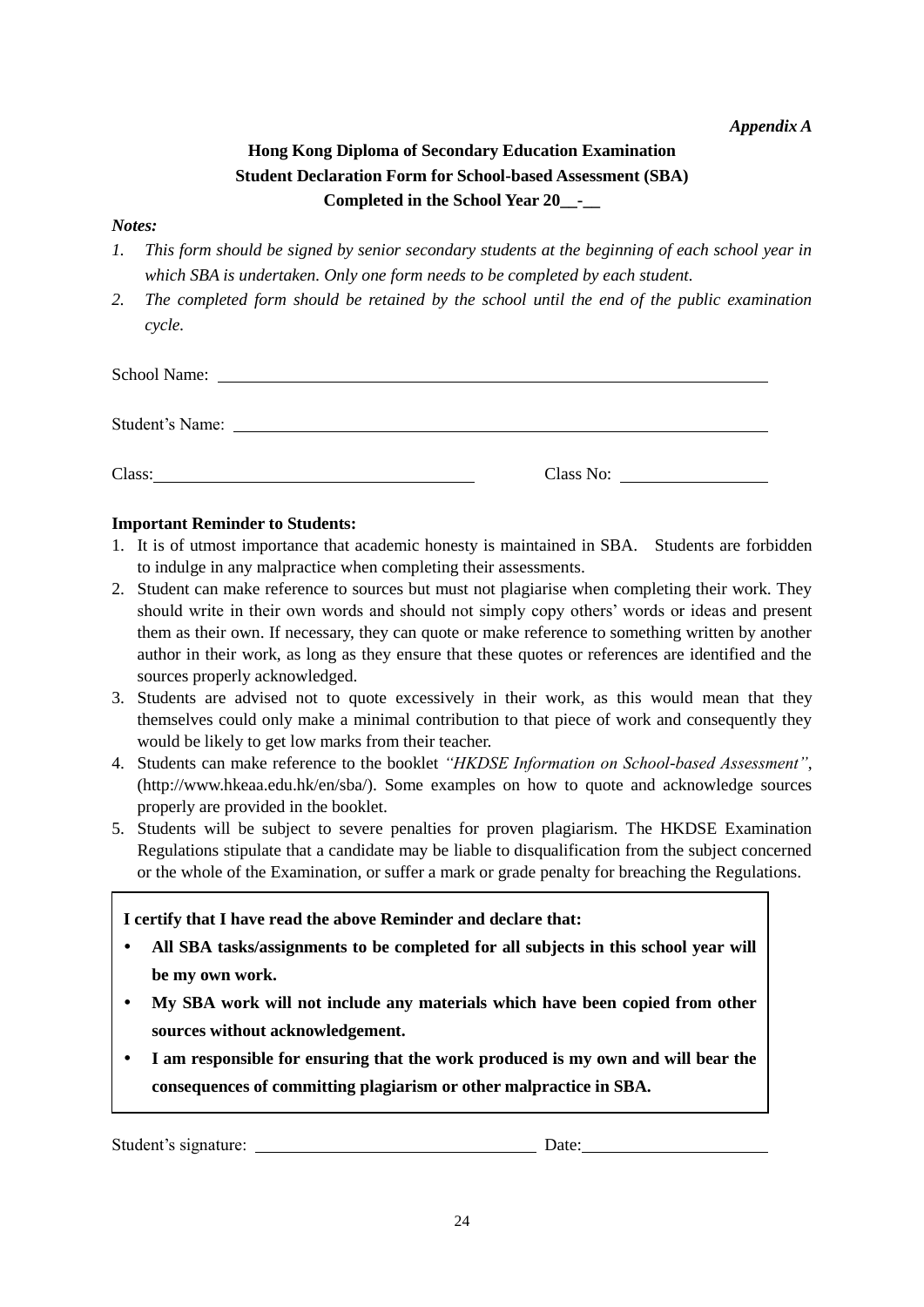# *Appendix B*

# **Hong Kong Diploma of Secondary Education Examination Plagiarism Report in School-based Assessment (SBA)**

# *Notes:*

- *1. Details of serious plagiarism cases (P cases) are to be recorded in this report, which should be submitted to the HKEAA for follow-up after the completion of the mark submission in S6, together with relevant documents.*
- *2. When submitting the SBA marks to the HKEAA, schools should put "P" in the relevant mark box for the student concerned.*

| School Name:    |                |
|-----------------|----------------|
| Student's Name: | Candidate No.: |
| Class:          | Class No.:     |
| Subject:        |                |

# **Case Summary**

|                           | <b>Details / Remarks</b>                                                                                             |
|---------------------------|----------------------------------------------------------------------------------------------------------------------|
| Task/assignment involved  |                                                                                                                      |
| Date of completion of the |                                                                                                                      |
| task/assignment           |                                                                                                                      |
| Irregularities identified | (Please tick as appropriate)                                                                                         |
|                           | $\Box$ Nearly the whole task/assignment is plagiarized                                                               |
|                           | $\Box$ The whole task/assignment is plagiarized                                                                      |
|                           |                                                                                                                      |
|                           |                                                                                                                      |
| Documentation             | The following documents are submitted as evidence:                                                                   |
|                           | The SBA task/assignment<br>1.                                                                                        |
|                           | 2.<br>The student's work, with the plagiarised part(s)<br>highlighted                                                |
|                           | 3. The source material(s) from which the unacknowledged<br>work is copied                                            |
|                           |                                                                                                                      |
| Follow-up actions taken   | Student was interviewed on _________________(Date) and<br>informed about the submission of this report to the HKEAA. |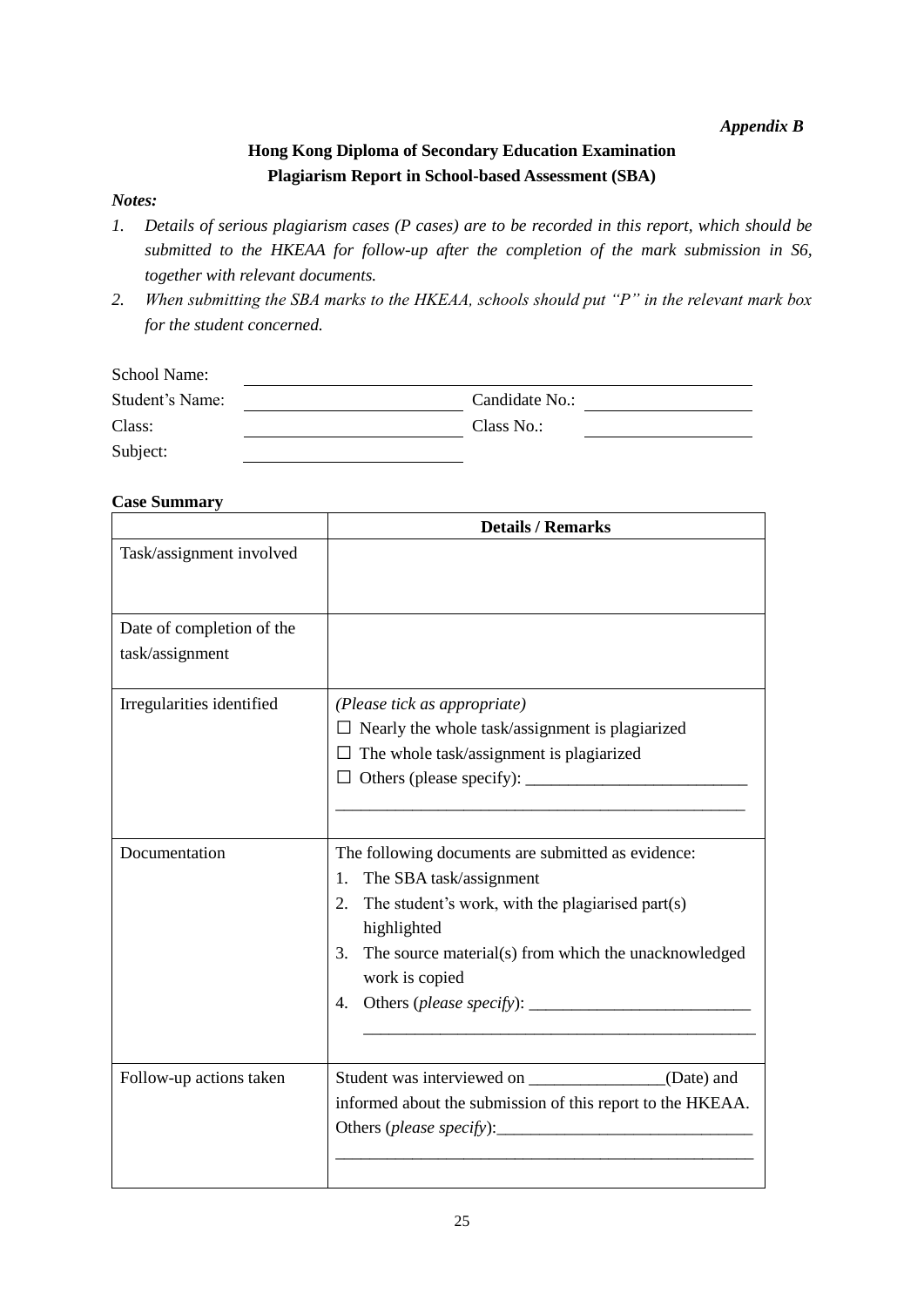| Name:<br>Telephone No.:      | Post:                  |        |
|------------------------------|------------------------|--------|
| Signature of Subject Teacher | Signature of Principal | School |
| Name of Subject Teacher      | Name of Principal      | seal   |

Date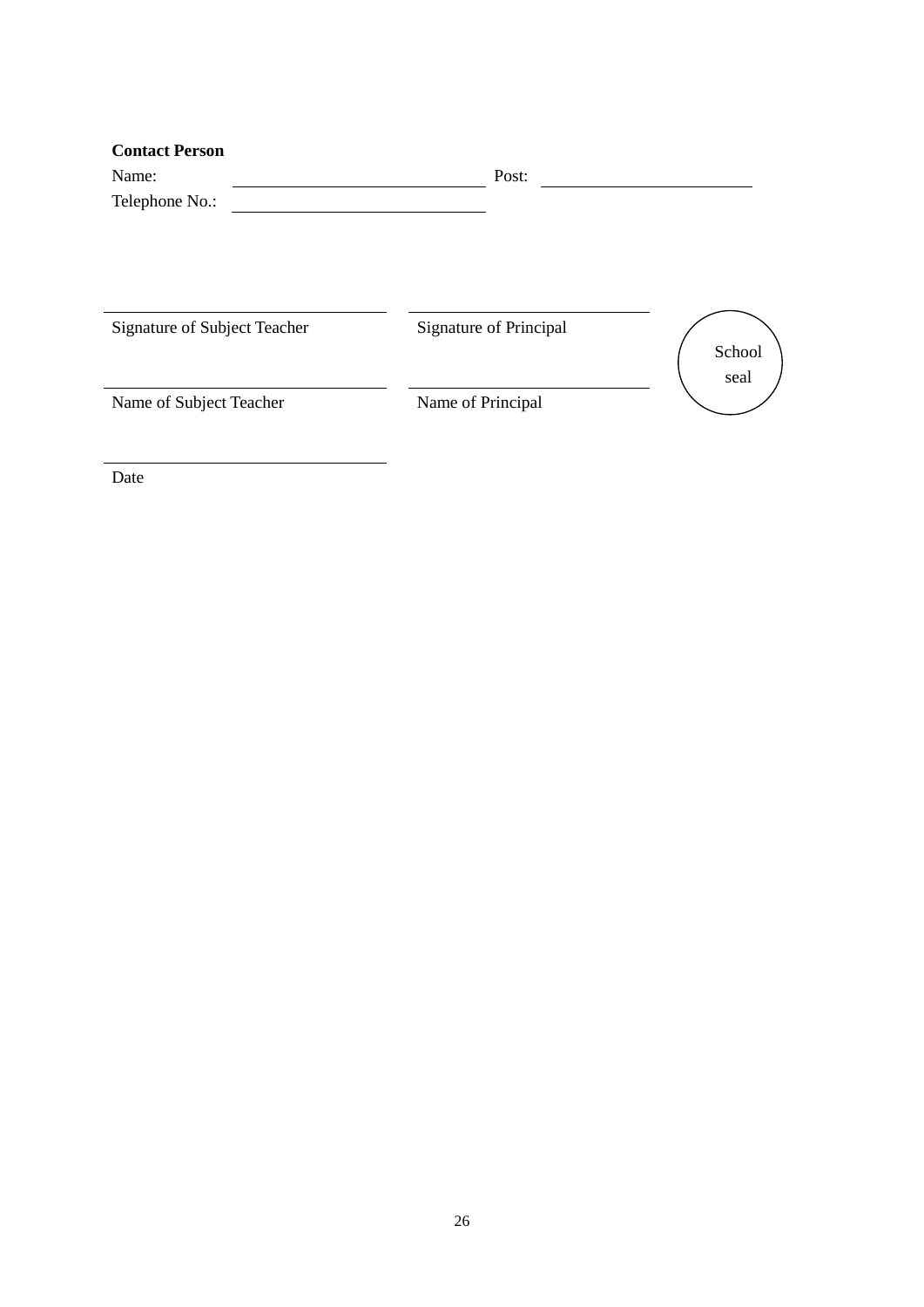# **Channels of Communication**

(1) Teachers may contact the HKEAA via one of the following means:

|          | <b>Examination Arrangements and</b>          | <b>Subject-specific Information and</b> |
|----------|----------------------------------------------|-----------------------------------------|
|          | <b>Application for Special Consideration</b> | <b>Operation of SBA in Schools</b>      |
| Tel No.: | 3628 8860                                    | 3628 8070                               |
| Fax No.: | 3628 8928                                    | 3628 8091                               |
| Address: | Manager - DSE (SBA)                          | SBA Team,                               |
|          | School Examinations and Assessment Division  | <b>Assessment Development Division</b>  |
|          | Hong Kong Examinations and Assessment        | Hong Kong Examinations and              |
|          | Authority                                    | <b>Assessment Authority</b>             |
|          | 12/F, Southorn Centre                        | 13/F, Southorn Centre                   |
|          | 130 Hennessy Road, Wan Chai                  | 130 Hennessy Road, Wan Chai             |
|          | Hong Kong                                    | Hong Kong                               |

- (2) Teachers may view the latest SBA information or download useful documents from the HKEAA website:
	- URL: [http://www.hkeaa.edu.hk](http://www.hkeaa.edu.hk/)
	- For general information, please click "HKDSE" on the homepage and then choose "SBA".
- (3) School Coordinators/teachers may contact the District Coordinator assigned for their schools for guidance and advice on matters concerning SBA.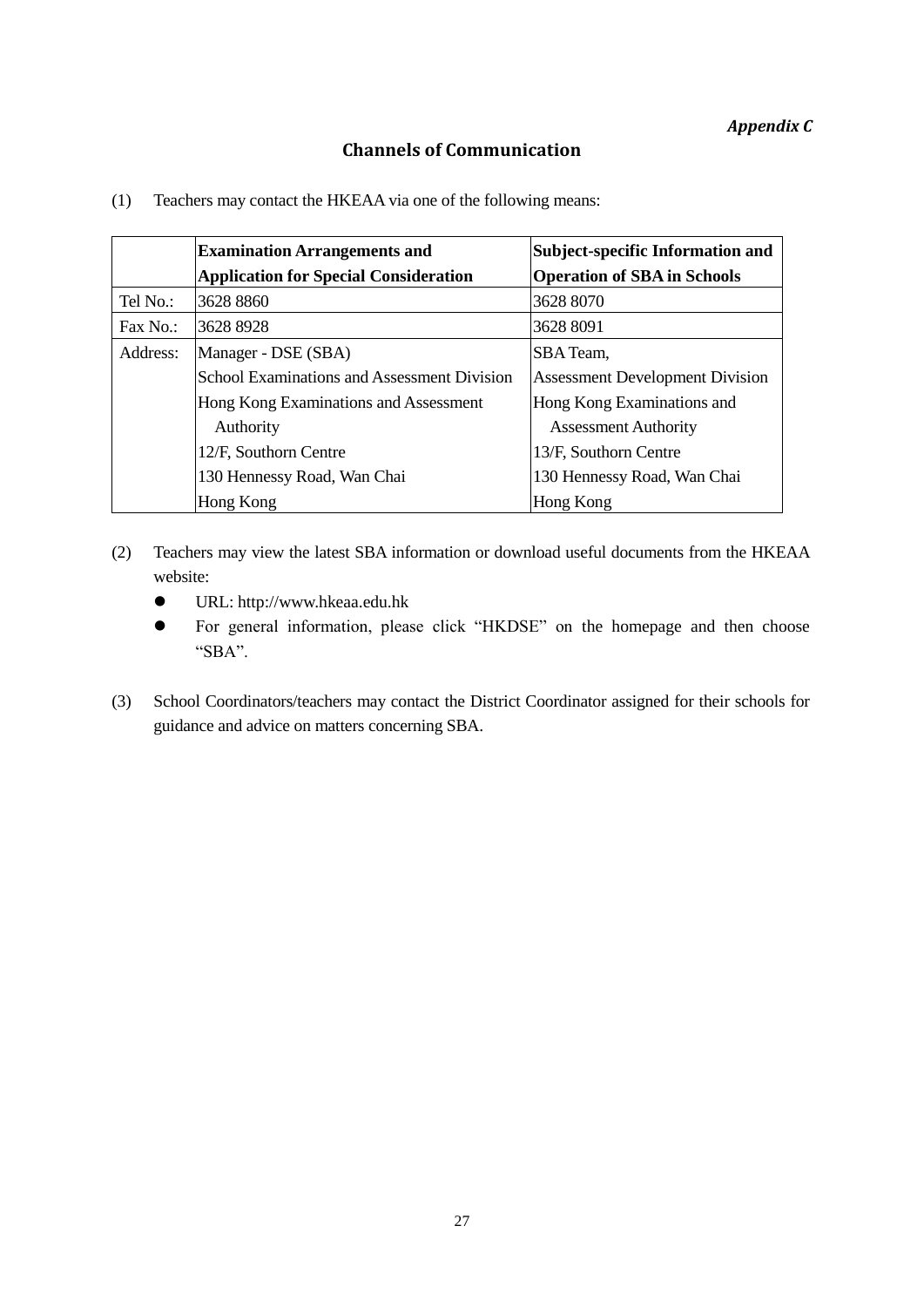# **Frequently Asked Questions**

#### **Administrative Arrangements**

## **1. How much guidance/support can teachers provide in conducting the assessments?**

It varies depending on the nature of the assessment activities. As SBA is conducted during the learning and teaching process, teachers are expected to provide appropriate guidance to assist students in preparing for the completion of their work. The guiding principle is that the ability of an individual student is fairly assessed and undue assistance should not be given in such a way as to put into question the student's authorship of the work. Specific guidelines on the appropriate amount of support can be obtained from the SBA Teachers' Handbooks for individual subjects.

### **2. What kind of feedback should schools provide to students regarding the SBA?**

As SBA is an integral part of the learning and teaching process, teachers are expected to provide appropriate feedback to students, e.g. their marks or grades, their strengths and weaknesses, and advice on how improvements can be made. It is desirable for students to know where they stand so that they can work towards the next level of achievement.

## **3. How should students' late submission of work be dealt with?**

Schools may impose a penalty for failing to submit work in time in accordance with their regulations.

#### **4. How should students' absence on the day of assessment be dealt with?**

Students failing to attend the assessment without legitimate reasons will get zero marks in the task concerned. For those with legitimate reasons (e.g. due to sickness), schools may consider adopting one of the following measures:

- allowing an extension of time for the student to complete the assessment;
- arranging a make-up assessment for the student;
- awarding an assessed mark based on the work completed and/or other equivalent task(s).

## **5. Can schools use students' SBA results as their internal examination results?**

Schools are encouraged to integrate SBA with their internal assessment practices and use students' SBA results as a part of internal examination results.

#### **6. Can students submit the same piece of work for the SBA of two subjects?**

Unless otherwise specified in the SBA Teachers' Handbook, students cannot submit the same piece of work to more than one subject for assessment.

#### **7. Do schools need to submit SBA tasks/students' work to the HKEAA for vetting?**

The HKEAA will conduct sample inspections of students' work and assessment records, as a part of the moderation and quality assurance mechanism for SBA. Unless otherwise specified, the samples will be chosen by the HKEAA and submitted in S6. Once the assessment is completed and marks submitted to the HKEAA, no further changes should be made to the students' work and assessment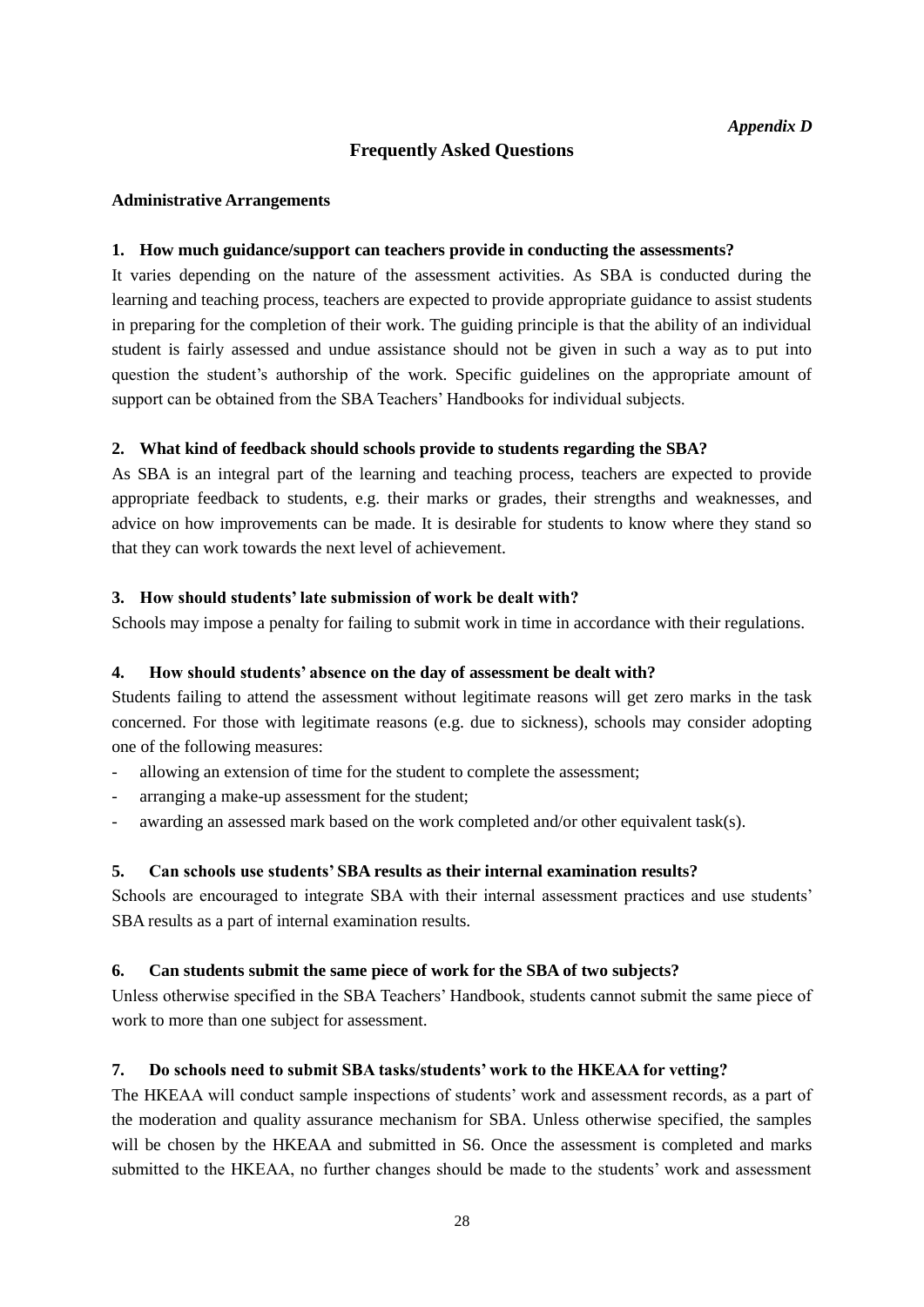records. Schools will be informed of details of the sample inspection in advance.

**8. If a student suspends his/her study for an extended period of time during the course due to medical or other reasons (such as engagement in an exchange programme in a foreign country), will his/her SBA results obtained before the suspension of study be counted in his/her final SBA results when he/she resumes his/her study?**

If the student resumes study in S5, he/she has to be assessed all over again. He/she has to fulfil the same SBA requirements as other S5 students. However, if the student resumes study in S6, he/she will be considered as a "transfer student". He/she will have to fulfil the assessment requirements of a "transfer student" in S6. In both cases, the student's previous SBA results obtained before the suspension of study will not be counted. However, the student should keep a full record of his/her previous SBA work done prior to the suspension of study for the reference of his/her teachers.

# **9. Can school repeaters re-submit their earlier work for re-assessment during the repeating year?**

School repeaters have to submit their SBA marks for S6. As they are under their teacher's guidance and curriculum time is provided for completing their SBA tasks, they are expected to complete their assessment work during the repeating year in accordance with their school's S6 requirements.

# **10. Can a school candidate enter for an additional subject in the HKDSE Examination that is not taught in his/her class at school? Does the student need to complete the SBA for that subject?**

According to the examination regulations, candidates may enter for the HKDSE Examination either as school candidates or as private candidates but not both in the same year. If a school candidate intends to enter for an additional subject that is not taught in his/her school, he/she should bring this to the attention of the school in advance and seek consent from the school to enter for that subject. If that subject has an SBA component, the student has to complete that component as well. The student should consult the school in advance whether the school is able to assign a suitable teacher to conduct the SBA for him/her during the course, before deciding to enter for that subject.

# **11. Can schools make special arrangements for those students with special educational needs (SEN)?**

Yes, schools can make special arrangements at their discretion for SEN students in conducting SBA, examples of which include extension of assessment/preparation time, provision of ancillary aids or special assistance, assigning appropriate reading materials etc, so that they can be equitably assessed without having an unfair advantage. As the conduct of SBA is different from the settings of public examinations, schools can make special arrangements that are different from those adopted in public examination in order to cater for the needs of these students and perform a fair assessment. Some information concerning special arrangements in conducting SBA is available in the SBA Information Corner (http://www.hkeaa.edu.hk/en/sba/info\_corner/).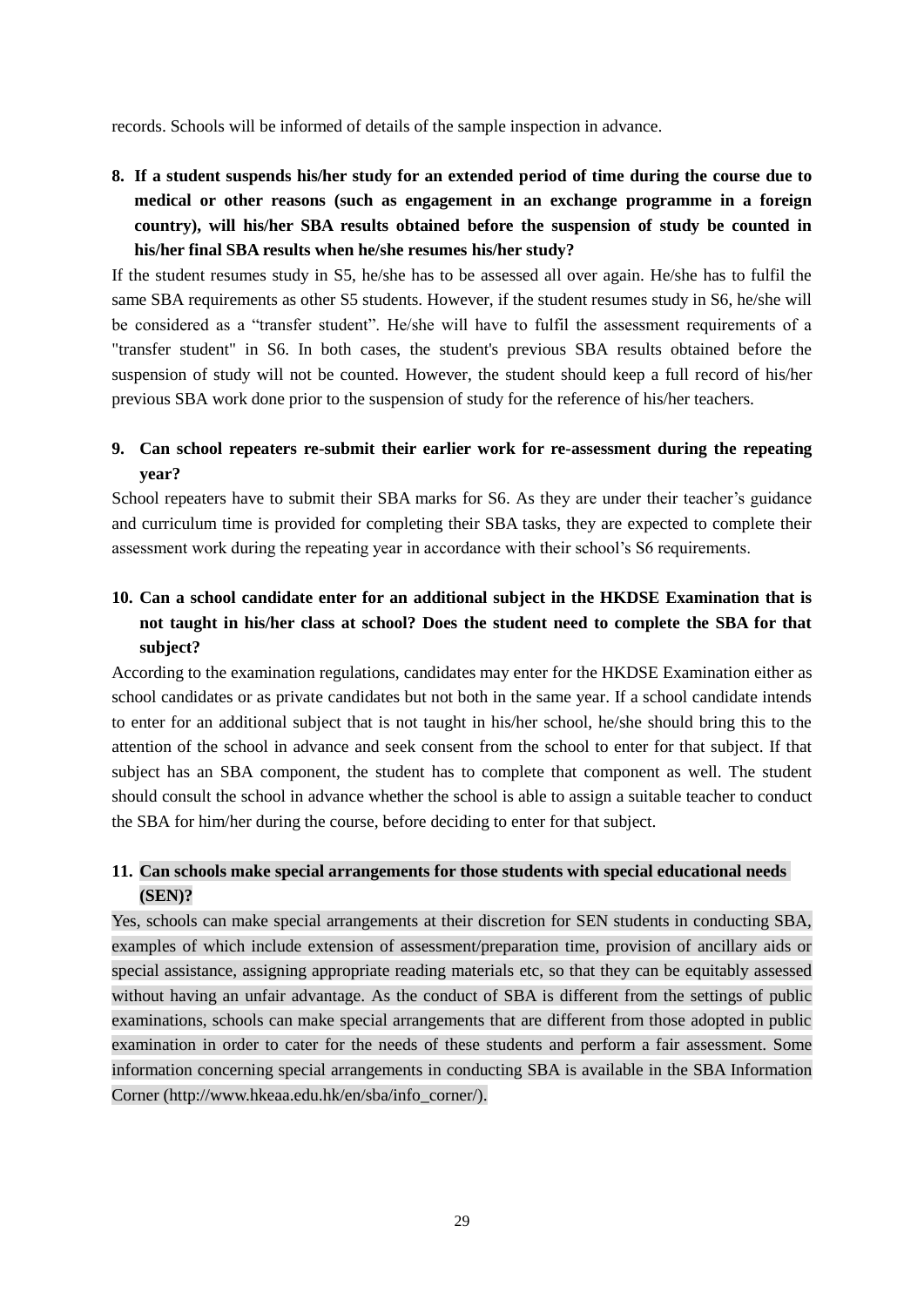# **12. Do schools need to seek approval from the HKEAA for providing special arrangements to SEN students in conducting SBA?**

No, special approval is not required. Schools are advised to record the special arrangements provided to individual students for future reference. In cases where a school cannot provide special arrangements for a particular student, the matter should be brought to the attention of the HKEAA in writing by the principal of the school for HKEAA's special consideration. Prior approval must be sought for partial or full exemption from SBA.

# **13. Who is eligible to conduct the SBA?**

School principals are expected to assign suitable teachers to conduct SBA in accordance with EDB's regulations. Since SBA is an integral part of classroom learning and teaching, the assessor should normally be the subject teacher of the students.

# **14. What can students do if they have any queries regarding the assessment results?**

Students should first discuss their concerns with their subject teachers. If necessary, the student may lodge an application for re-consideration of assessment results to the school, in accordance with school regulations and procedures.

# **15. Can students appeal against their SBA results?**

Schools are expected to resolve students' queries on assessment results before submitting their SBA marks to the HKEAA. After the release of examination results, candidates may only submit an application to the HKEAA for rechecking of the SBA marks. They cannot apply for a re-assessment of their performance in SBA.

## **16. Can schools refer complaints from students regarding SBA to the HKEAA?**

Cases can be referred to the HKEAA via school principals if they cannot be resolved within the school. The HKEAA has established procedures for dealing with complaints related to public examinations and will be able to handle cases related to SBA.

## **Authentication and Malpractice**

## **17. What are the consequences of committing plagiarism in SBA?**

Copying from other sources, including the Internet, without quoting and acknowledging the sources properly in their work and passing off other's work as their own is a serious malpractice. Students will be subject to severe penalties for proven plagiarism. The HKDSE Examination Regulations stipulate that a candidate may be liable to disqualification from the subject concerned or the whole of the examination, or suffer a mark or grade penalty for breaching the regulations.

# **18. Can students make reference to other sources in completing their SBA work?**

Students can make reference to sources but must not plagiarise. They should write in their own word and not simply copy other's work and ideas and present them as their own. It is important that students integrate what they have learnt from the reference materials and contribute their own ideas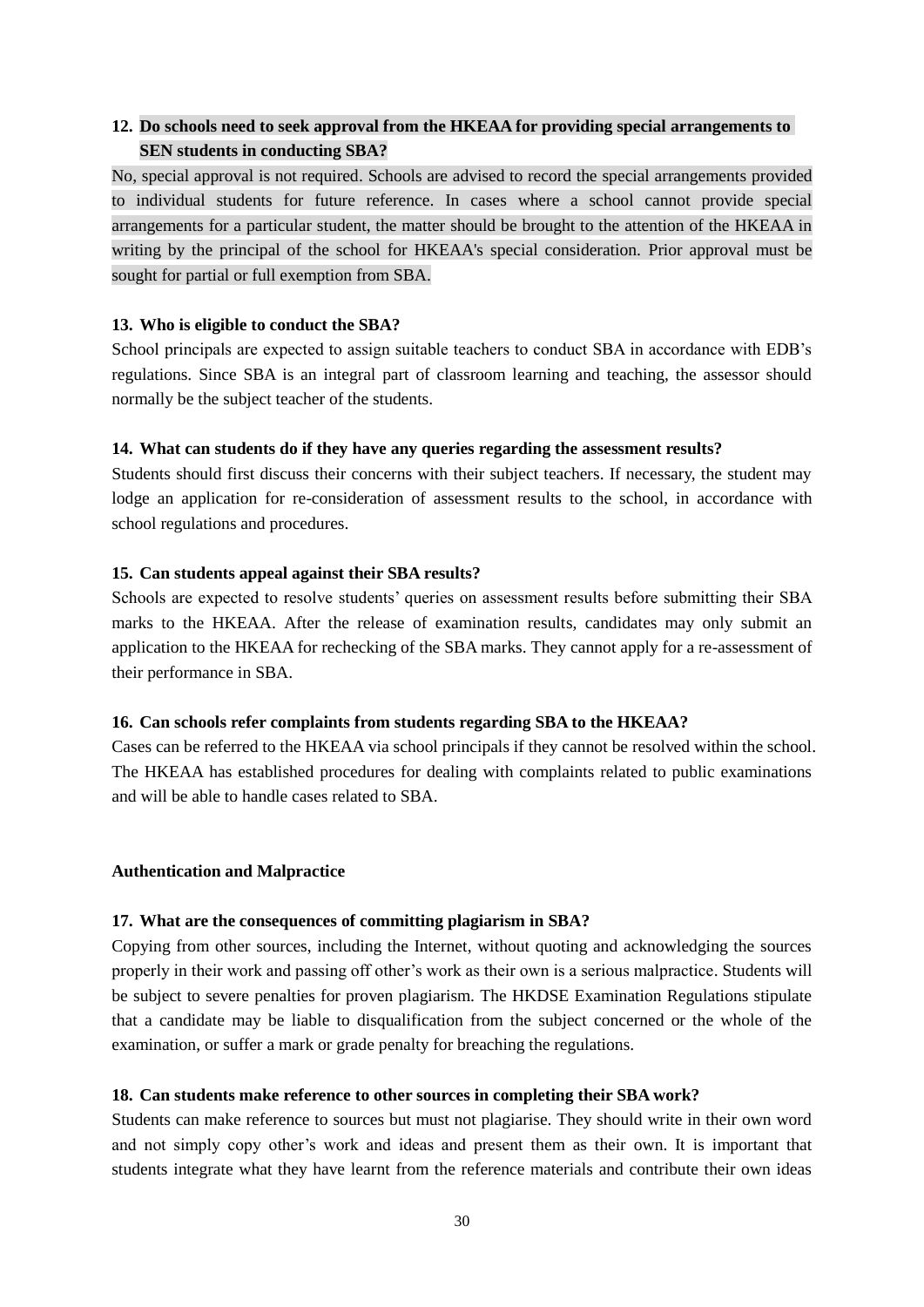when they complete the task.

#### **19. Can the HKEAA suggest methods to prevent plagiarism in SBA?**

The development of integrity is an important element in moral education. Both schools and parents play a role in teaching their students/children. It is of utmost importance that honesty is maintained in tests and examinations as well as in SBA. At the beginning of the course of study, students should be informed of what plagiarism is and its serious consequences, as well as how to quote and acknowledge sources properly in their work. Schools should ask their students to complete and sign a declaration form at the beginning of each school year in which SBA is undertaken to declare that all SBA tasks/assignments to be completed are their own work and agree to adhere to a code of honour in completing the SBA of all subjects.

#### **20. How can teachers ensure that the SBA related work submitted is the students' own work?**

Teachers can adopt the following measures to ensure the authenticity of students' work: arranging for critical parts of the SBA to be completed in class under teacher supervision, monitoring students' progress regularly, and asking students to keep journals and drafts of their work and to present their work orally and answer questions, if necessary. There are Internet search engines and electronic detection tools which can help to detect plagiarism through comparison of students' work with original materials.

## **Assessment Standards**

#### **21. Is it fair to moderate SBA marks submitted by schools using public examination results?**

The areas assessed in the public examination and SBA are the key learning objectives of the curriculum. As such, it is fair to refer to students' results in the public examination (or results of the parts in the public examination which are closely related to the SBA of that subject) to moderate their SBA marks to eliminate any inconsistency in marking standards across schools. For subjects that involve outcomes that are very different from those assessed through the public examination, moderation by expert judgment involving sample inspection of students' assessed work will be adopted.

# **22. Why is standardisation among teachers within a school necessary if the HKEAA is going to moderate the SBA marks anyway?**

The moderation by the HKEAA is conducted on a school basis, i.e. taking each individual school as a moderation unit. Hence it is necessary to standardise the marking among teachers within the school so as to produce a fair overall rank order of students for the school as a whole.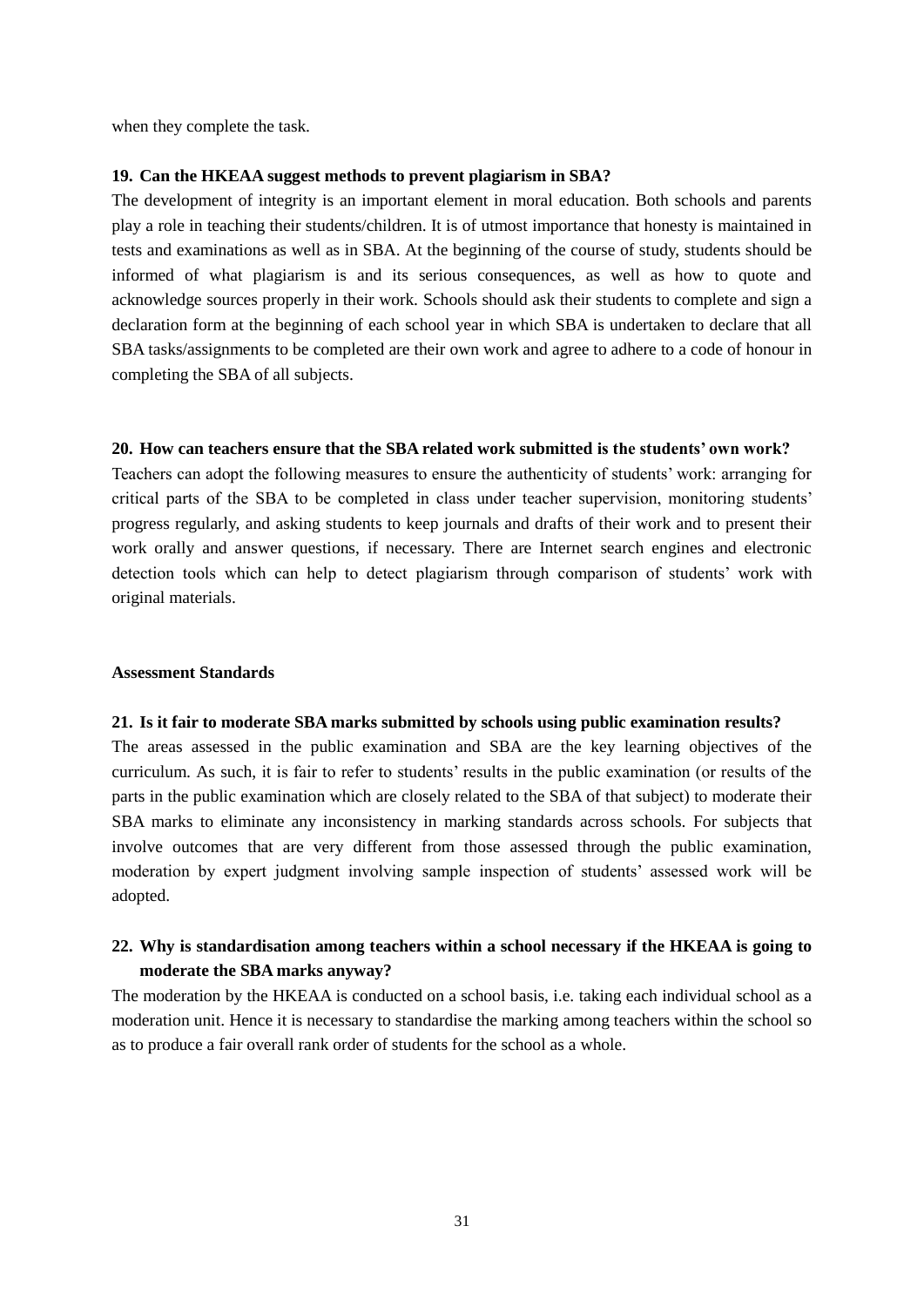#### **23. Why is the moderation conducted on a school basis but not on a teacher basis?**

Students following the same curriculum in a school should be judged against the same standards in the assessment process, irrespective of which class they are attending or which teachers are teaching them. This internal comparability is vital to the learning and teaching process and can be achieved through professional collaboration and sharing among teachers within a school. In addition, treating schools as a single group can increase the size of the moderation group, which enhances the reliability of the results of the moderation.

#### **Record Keeping**

#### **24. How long do schools need to keep students' SBA records?**

Schools should keep a proper record of SBA, including the assessment activities, students' marks and assessment records, and documentation of any special considerations until the end of the examination cycle, which normally means the completion of the appeal process after the release of public assessment results. Samples of students' work can be kept as reference material for subsequent years.

#### **Reporting of Results**

#### **25. Will SBA results be reported separately?**

No, there will not be separate reporting of SBA results in the HKDSE. As the areas assessed in the public examinations and SBA are both key learning objectives of the curriculum, candidates' performance will be reported on a subject basis. This practice will be adopted for all HKDSE subjects, including the two language subjects, which will have profile reporting of various language skills but not separate reporting of SBA results.

# **26. What results will be indicated in the certificate for students who have completed the SBA**

**but are absent from all public examination papers of a subject in the HKDSE Examination?** Students who do not sit any of the public examination papers will be regarded as absent from the subject concerned, whether or not their SBA marks have been submitted to the HKEAA before the examination. In such cases, the word 'ABSENT' will be printed against the subject on the result notice and the subject will not be listed on the certificate.

#### **Supporting Measures**

#### **27. What kinds of support will the HKEAA provide to schools?**

The HKEAA will provide assessment guidelines, detailed marking criteria and exemplars to ensure consistency in assessment standards. Professional development courses will be offered to subject teachers teaching senior secondary subjects. These programmes will continue to be run as long as there is demand.